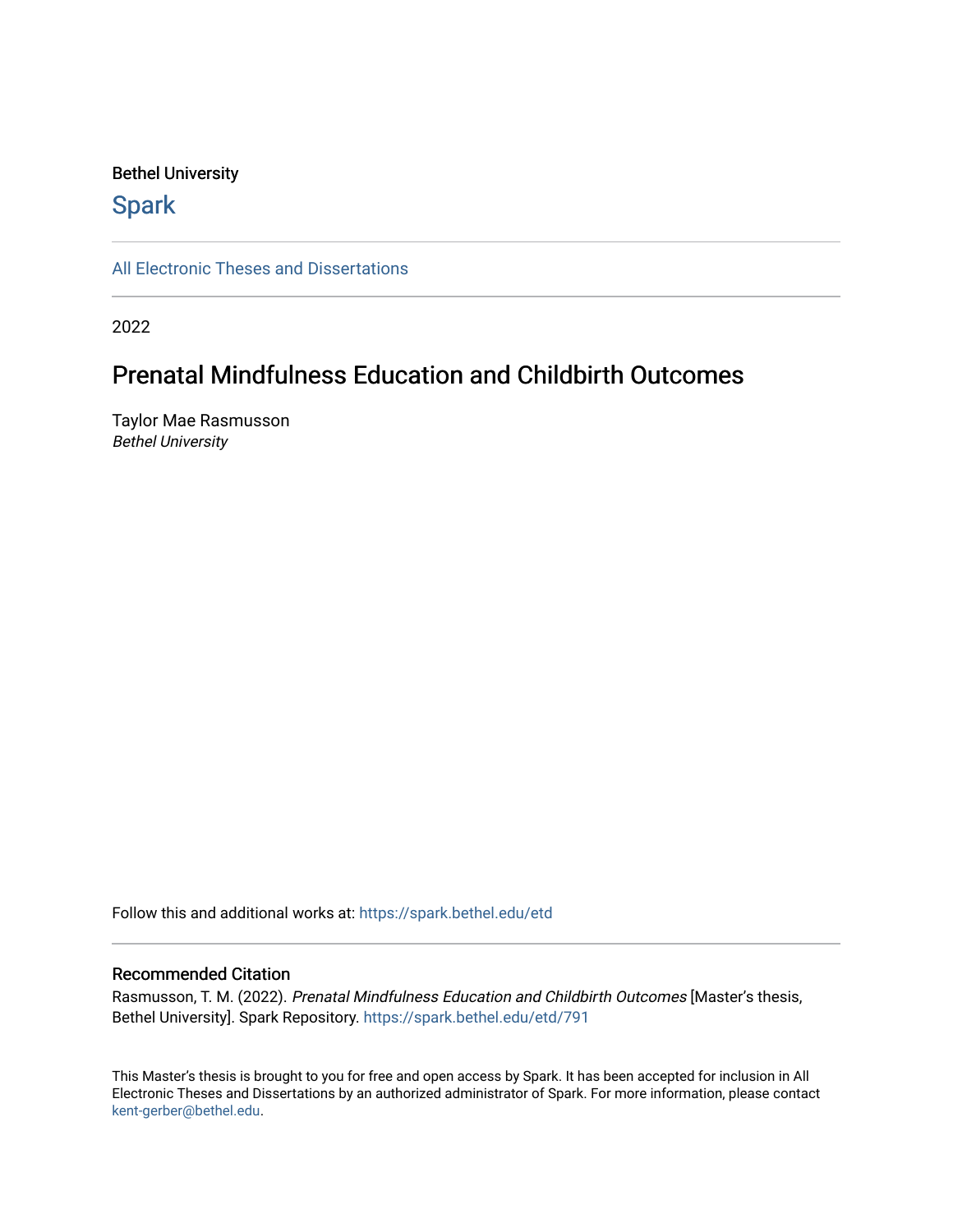### PRENATAL MINDFULNESS AND CHILDBIRTH OUTCOMES

# A CAPSTONE PROJECT SUBMITTED TO THE GRADUATE FACULTY OF THE GRADUATE SCHOOL BETHEL UNIVERSITY

BY

## TAYLOR RASMUSSON

IN PARTIAL FULFILLMENT OF THE REQUIREMENTS

FOR THE DEGREE OF

MASTER OF SCIENCE IN NURSING

MAY 2022

BETHEL UNIVERSITY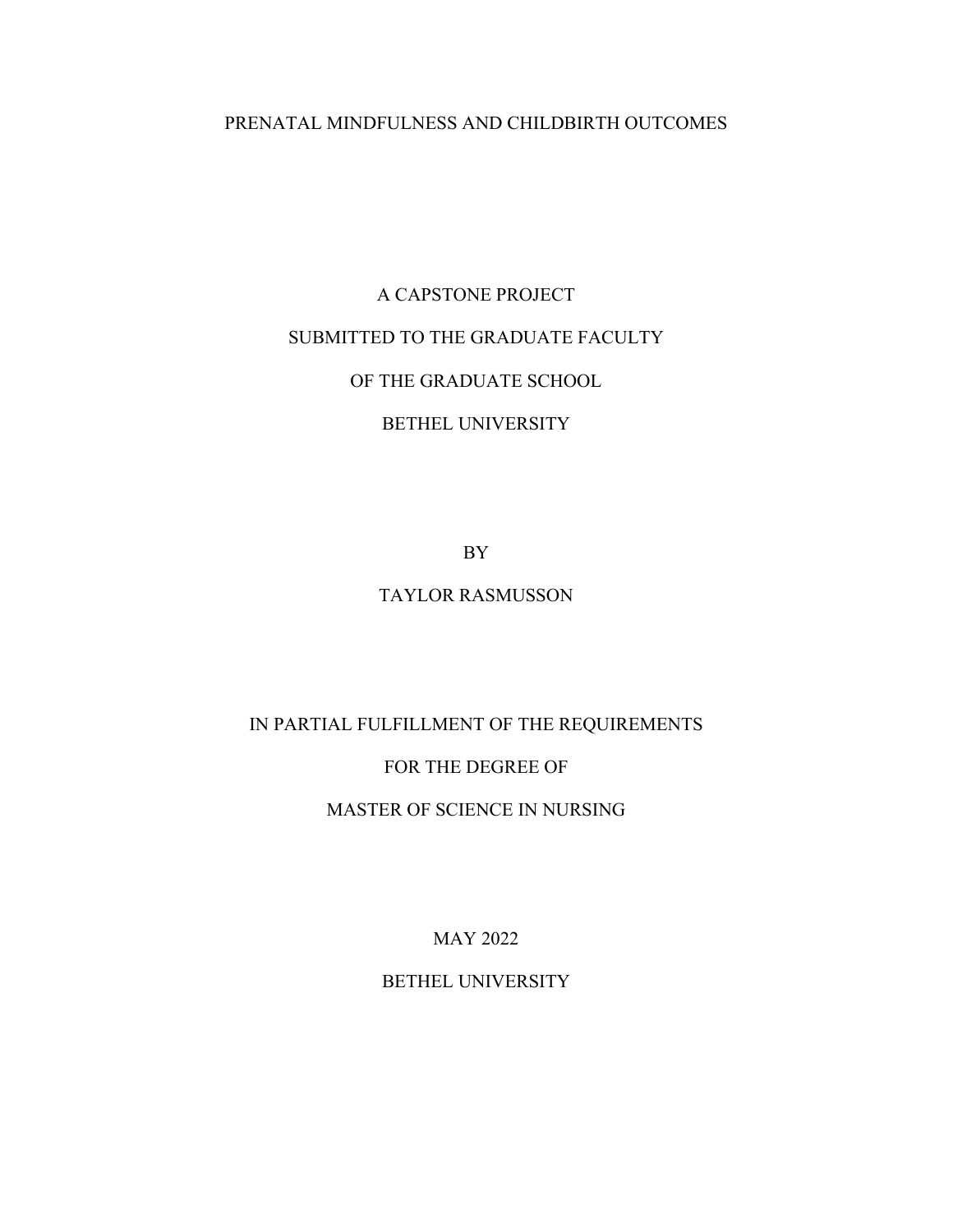## Prenatal Mindfulness Education and Childbirth Outcomes

Taylor Rasmusson

May 2022

## Approvals:

| Project Advisor Name: Dawn Dahlgren-Roemmich, APRN, CNM         |
|-----------------------------------------------------------------|
| Project Advisor Signature:                                      |
| Second Reader Name: Renee Clark, DNP, APRN, CNM                 |
|                                                                 |
| Second Reader Signature:                                        |
| Director of Nurse-Midwifery Program Name: Katrina Wu, APRN, CNM |
| Director of Nurse-Midwifery Program Signature:                  |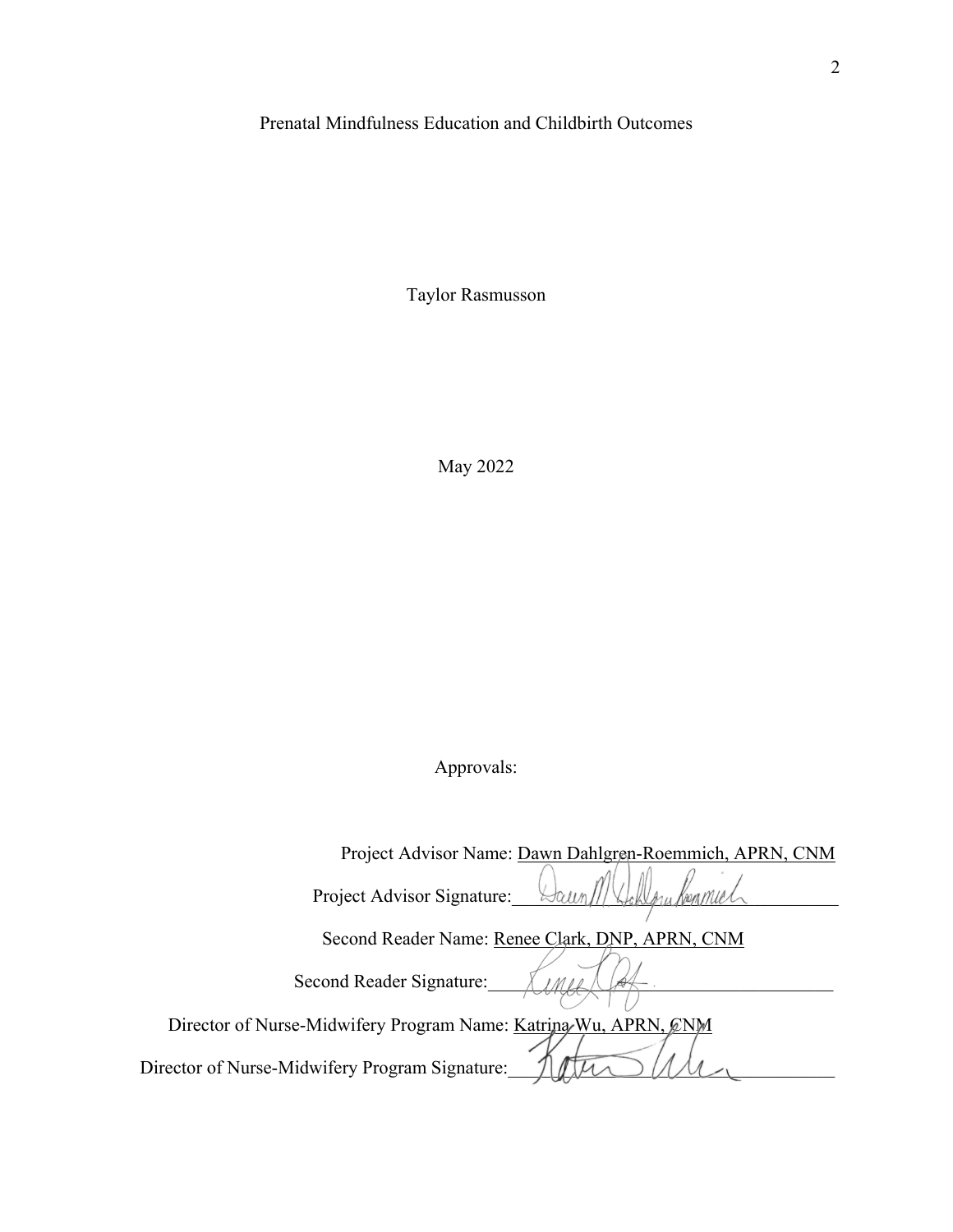#### **Acknowledgments**

 I would like to express my gratitude to my advisor, Dawn Dahlgren-Roemmich, who guided me throughout this project. I also wish to acknowledge the help provided by the Academic Resource Center writing specialists of Bethel University. Sue Howell, thank you for providing editing and review services throughout this capstone project. To the Bethel Nurse-Midwifery Program faculty, thank you for your unwavering support and guidance throughout my journey to becoming a nurse-midwife. Finally, I would like to thank my family for their unconditional love and support throughout these past three years.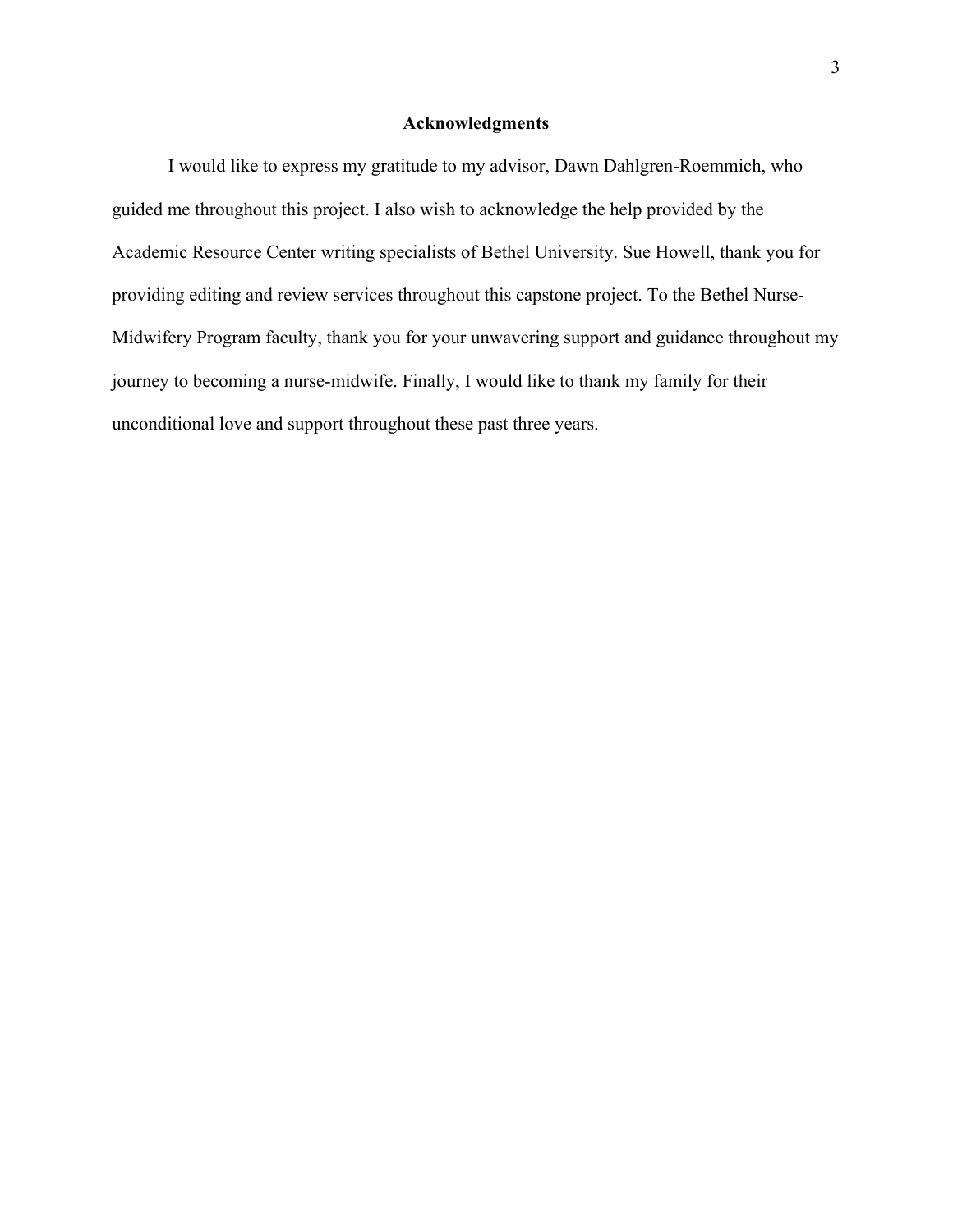#### **Abstract**

**Introduction:** Mindfulness-based childbirth education focuses on supporting normal physiologic labor and birth. This article presents the findings of an integrative review examining the relationship between prenatal mindfulness education and childbirth outcomes through the theoretical framework lens of the Roy Adaptation Model.

**Methods:** A literature review of PubMed and CINAHL was completed to identify original studies. The database search included articles published between 2011 and 2022. Article inclusion criteria specified original research, randomized controlled trials, qualitative studies, and pilot randomized controlled studies. Article exclusion criteria specified integrative reviews, systematic reviews, other non-experimental studies, and non-English language reports. Studies pertaining specifically to perinatal or postpartum mental health were excluded from review. A hand search of all applicable reviews was conducted along with a hand search of relevant journals published between 2011 to 2022.

**Results:** The search resulted in 36 articles after removal of duplicates. After a review of abstracts and full-texts, seven articles met the criteria for inclusion. An additional three articles were included from citation hand search. Findings from these ten articles indicated a correlation between prenatal mindfulness education and improved childbirth outcomes or satisfaction. Participants endorsed higher childbirth self-efficacy, decreased opioid analgesia use, higher sense of control, and decreased levels of fear, anxiety, or distress.

**Discussion:** Using the Roy Adaptation Model to examine the effects of prenatal mindfulness and childbirth outcomes highlights the many ways in which mindfulness-based childbirth education can impact birth outcomes and satisfaction. A lack of research pertaining to mindfulness and its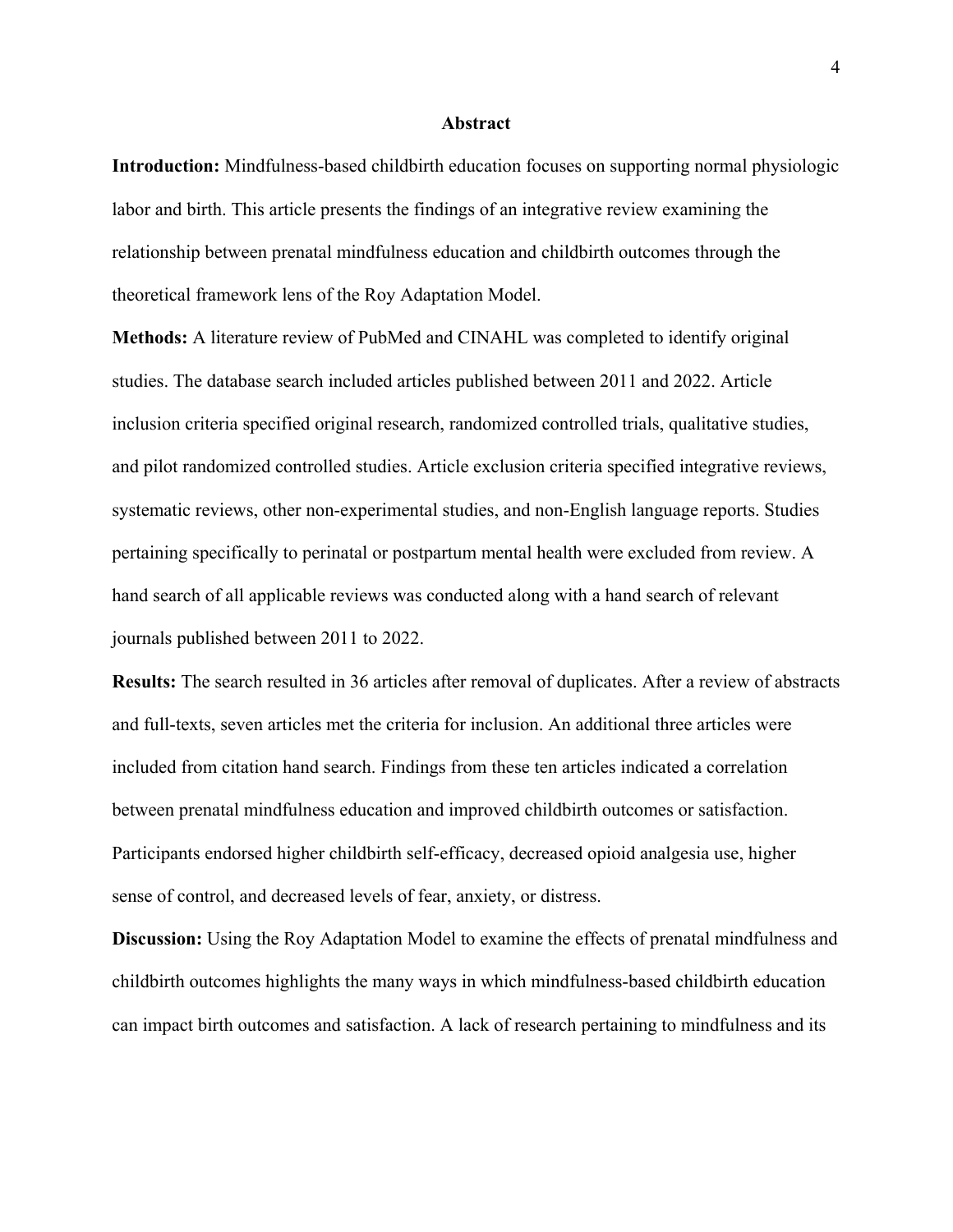relationship to childbirth should be addressed. Nurse-midwives should encourage patients desiring an unmedicated or physiologic birth to pursue prenatal mindfulness education.

*Keywords:* mindfulness, childbirth, antenatal, prenatal, birth outcome, satisfaction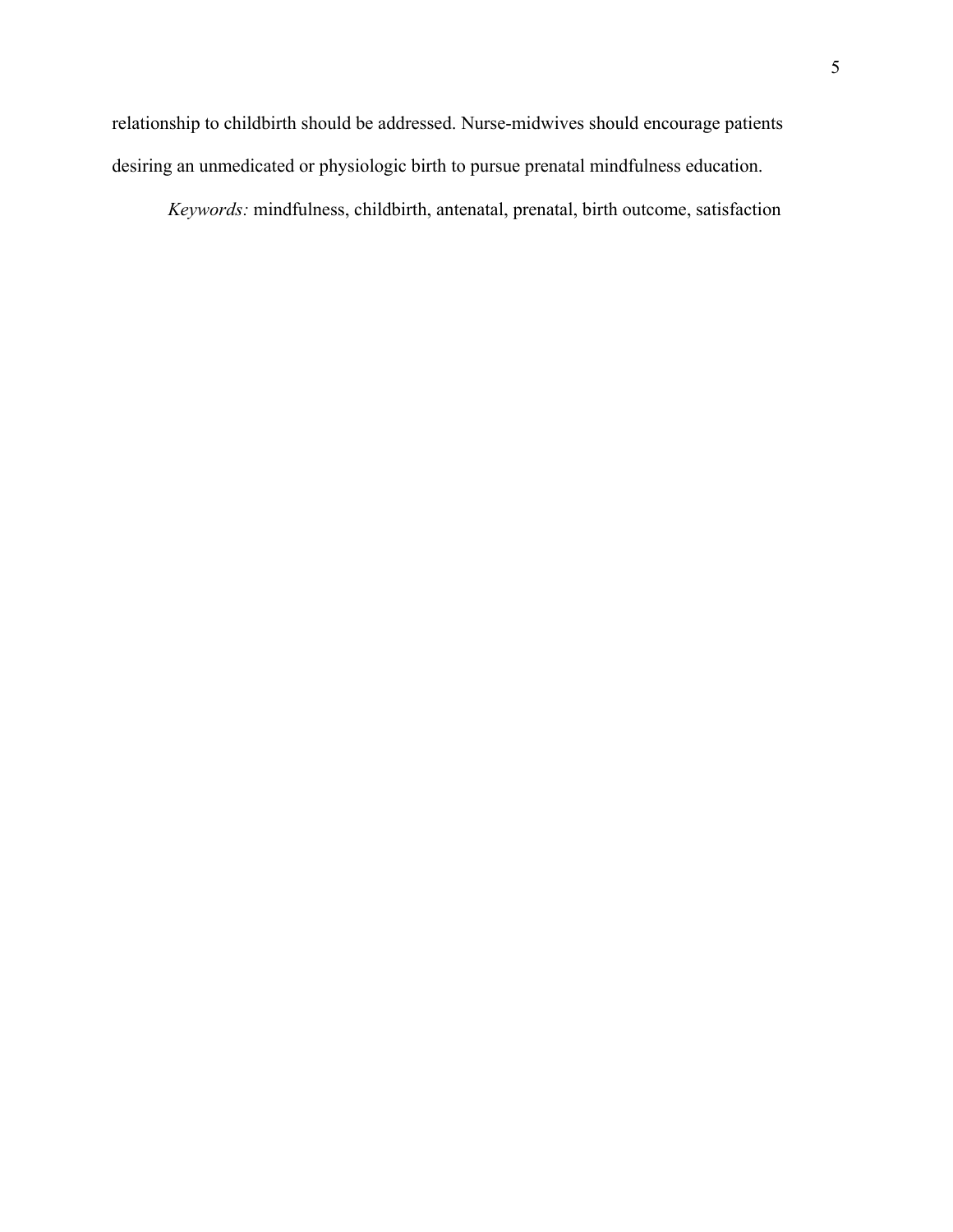#### **Prenatal Mindfulness Education and Childbirth Outcomes**

#### **Introduction**

Pregnancy and childbirth are often considered a joyous time for women, but it can also bring about feelings of fear or anxiety. Childbirth satisfaction is impacted by the woman's perception of pain, dignity, and birthing environment (Jafari et al., 2017). Midwives play an important role in maintaining the physiologic process of childbirth and by ensuring patients have a positive birth outcome, both physically and psychologically. The basis of midwifery care is to provide holistic and therapeutic care, which includes promoting physiologic childbirth. In the United States, pregnancy is often treated as a medical condition. There are circumstances in which medical intervention is necessary during the labor and birth process. However, women who desire a physiologic birth with as few interventions as possible could benefit from mindfulness-based childbirth education (MBCE) in an effort to feel empowered and in control of their childbirth experiences

The American College of Nurse-Midwives (ACNM) (2012), along with the Midwives Alliance of North America (MANA), and the National Association of Certified Professional Midwives (NACPM), created a joint position statement in support of normal physiologic childbirth. The goal of their statement was to promote safe and healthy physiologic childbirth by avoiding unnecessary interventions. The ACNM, MANA, and NACPM (2012) stated that normal physiologic childbirth "includes biological and physiological conditions that promote effective labor" and avoids "any situation in which the mother feels threatened or unsupported" (p. 530).

According to Dhillon et al. (2017), mindfulness training can teach women to cope with the fear and pain associated with childbirth, thus supporting a more physiologic process. Also,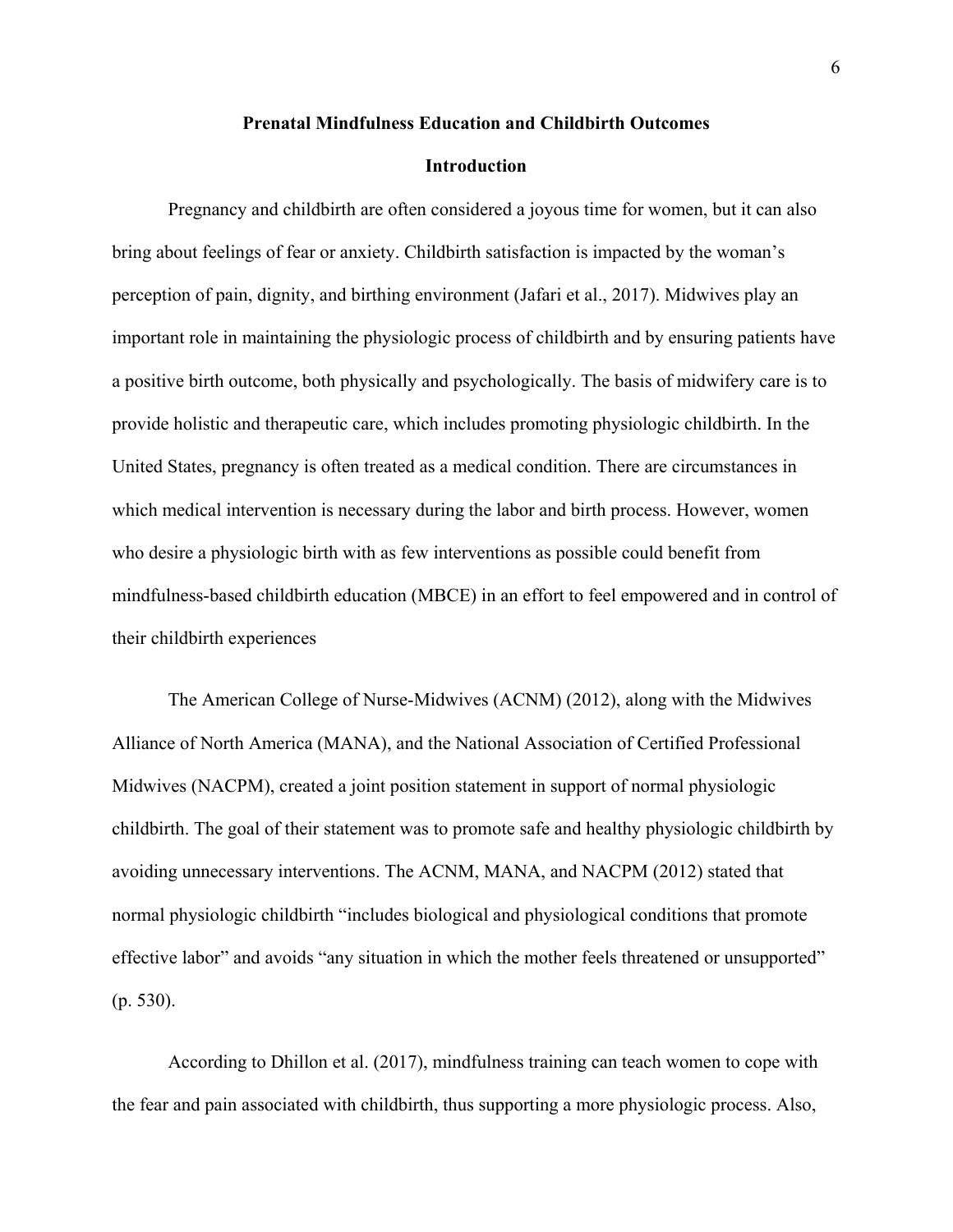according to Dhillon et al. (2017), the practice of mindfulness improves emotional wellbeing and balance. Women can benefit from prenatal mindfulness training during pregnancy, labor, and postpartum. There is evidence to suggest that it is associated with improved childbirth satisfaction and empowerment (Dhillon et al., 2017). This integrative review focuses on mindfulness practices and its effect on childbirth outcomes. The following research question guided the review: What impact does prenatal mindfulness education have on childbirth outcomes? The synthesis of these findings will provide midwives and obstetrical providers with insights to how mindfulness can impact pregnancy outcomes.

#### **Theoretical Framework**

The Roy Adaptation Model (RAM) was used to answer the research question (Tulman & Fawcett, 2003). The RAM defines the patient as an adaptive system that is subjected to constantly changing stimuli within their environment. These stimuli, in turn, relate to the adaptation response of the individual, which is based on their coping mechanisms. These responses manifest in different ways, including physiological, self-conceptual, role functioning, and interdependence. These response modes can be classified as being effective or ineffective adaptive responses to stimuli. From a midwifery perspective, the nurse's role is to help manage the environmental stimuli by altering the environment to meet the patient's needs (Tulman & Fawcett, 2003). The RAM relates to mindfulness-based prenatal education because it allows the woman to cope with the changing stimuli during labor and childbirth. The findings from this integrative review are categorized based on the adaptation responses described by the RAM: physiological, self-conceptual, role functioning, and interdependence (see Table 1).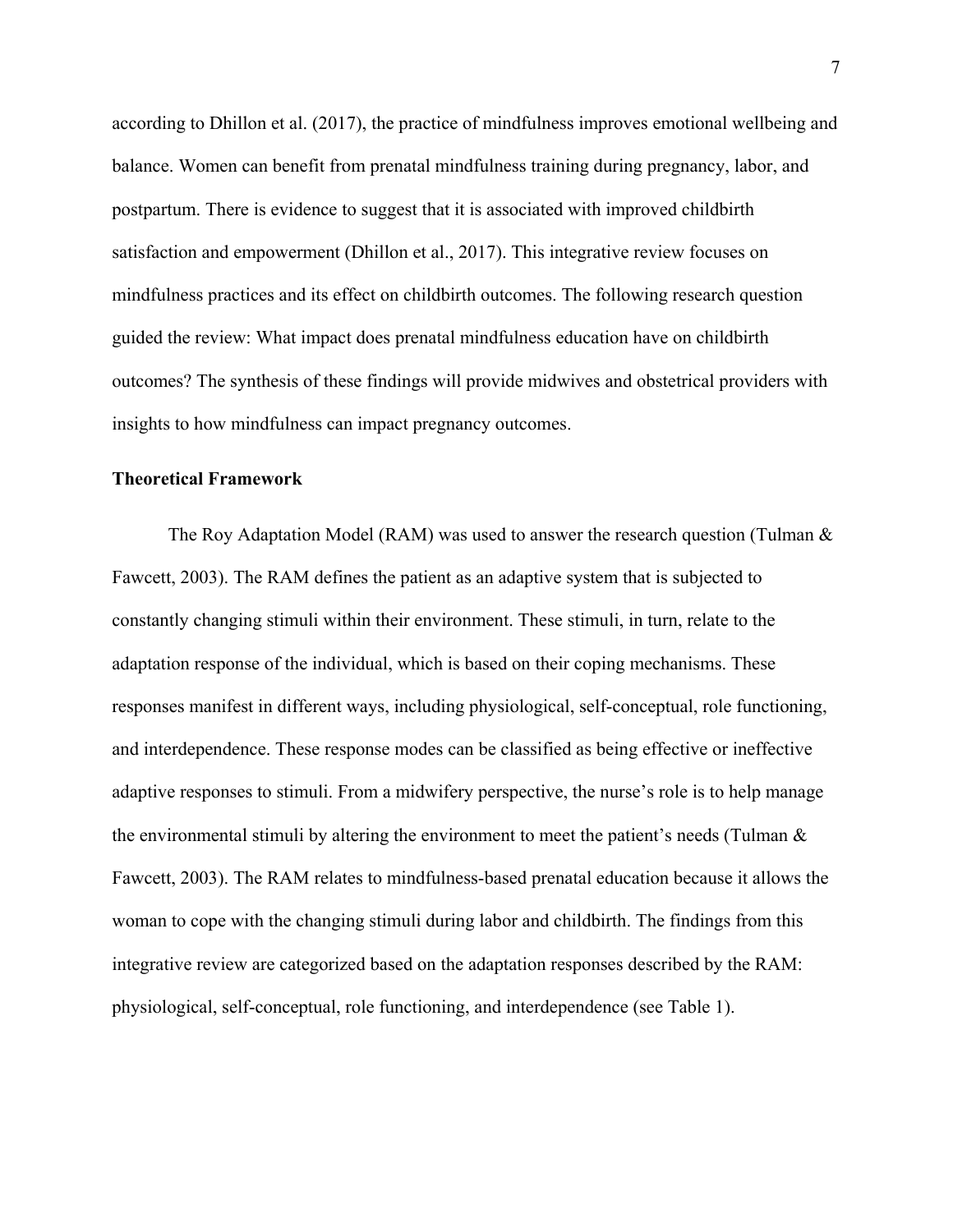#### **Methods**

 The framework for this integrative review was guided by the search methodology from Whittemore and Knafl (2005). Their systematic process for formulating an integrative review provided an outline for formulating the research question and conducting the literature search. This methodology allowed for a transparent and replicable search of the literature. It also allowed for the inclusion of a combination of methodologies from a variety of research study designs. A reference librarian was consulted to identify relevant key search terms for conducting the literature search. The search of literature, review of articles, and extraction of data were conducted entirely by the author.

 The database searches were conducted in January of 2022, using Boolean operators AND/OR with the following search terms: *mindfulness, antenatal, prenatal, childbirth, birth, outcome, satisfaction, efficacy*. Due to the limited studies regarding mindfulness and childbirth outcomes, this search was expanded from the years 2016 to 2022 to include articles published after 2011. This search strategy was implemented with the following two databases: CINAHL (n  $= 83$ ) and PubMed (n  $= 205$ ). The search results were uploaded into Covidence version 2.0 (Veritas Health Innovation). This initial search yielded 288 articles, reduced to 205 after duplicates were removed.

 Inclusion criteria during screening were as follows: original research, randomized controlled trials, qualitative studies, and pilot randomized controlled studies. Exclusion criteria included integrative reviews, systematic reviews, other non-experimental studies, and non-English language reports. Studies that focused on perinatal or postpartum mental health outcomes were also excluded. A hand search of all applicable reviews was utilized using the same inclusion and exclusion criteria and resulted in three additional articles. A hand search of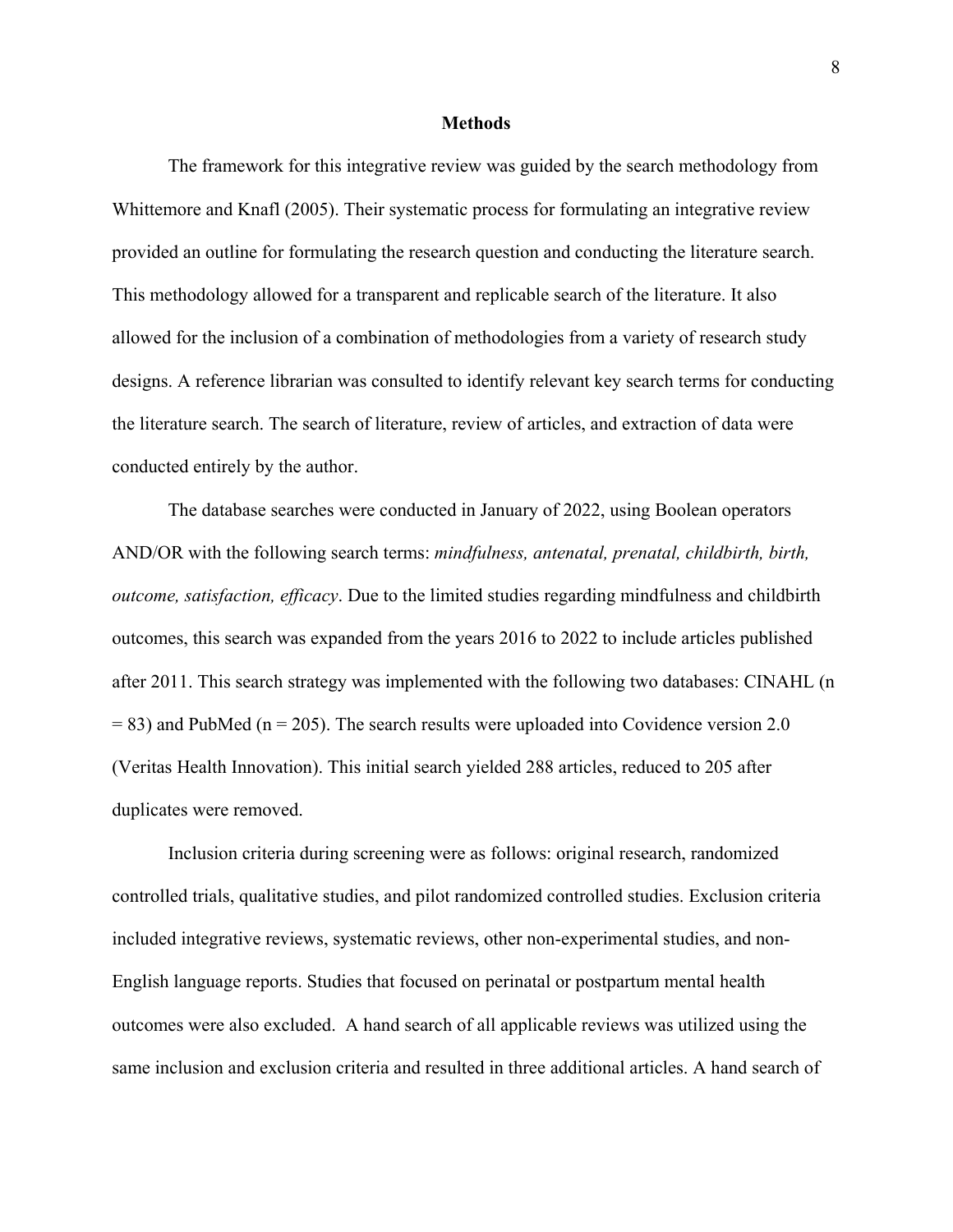the following journals from 2011 to 2022 did not contribute additional articles: *Journal of Midwifery and Women's Health, American Journal of Obstetrics and Gynecology,* and *Obstetrics and Gynecology*.

 Two hundred and five articles were accepted for abstract or full-text review. After an initial screening of the literature, 169 articles were removed, leaving 36. The abstract and fulltext review resulted in seven articles that met the inclusion criterion. Three articles were included from citation handsearching, resulting in a total of 10 articles that met the final inclusion criterion. The Preferred Reporting Items for Systematic Reviews and Meta-Analysis (PRISMA) methodology was utilized for recording the results. The PRISMA flow diagram and synopsis of search strategy is depicted in Figure 1. A literature review matrix was created to summarize the findings of the ten publications (see Table 2).

#### **Results**

The articles were published between 2012 and 2022. The 10 studies together provide the perspective of over 2,000 childbearing women. Although the design of the studies varied, six of the studies were randomized controlled trials (Duncan et al., 2017; Sbrilli et al., 2020; Veringa-Skiba et al., 2021; Veringa-Skiba et al., 2022; Werner et al., 2013; Zarenejad et al., 2020). Other study designs included a single-arm pilot study with qualitative design (Byrne et al., 2014), descriptive qualitative method (Fisher et al., 2012), longitudinal prospective cohort study (Hulsbosch et al., 2021), and qualitative study (Whitburn et al., 2014). Studies were conducted to examine the outcomes of MBCE in relation to childbirth. Outcomes measured included fear of childbirth (Byrne et al., 2014; Duncan et al., 2017; Veringa-Skiba et al., 2021), ability to cope with childbirth pain (Duncan et al., 2017; Whitburn et al., 2014), and childbirth satisfaction (Fisher et al., 2012; Hulsbosch et al., 2021; Werner et al., 2013). Other studies focused on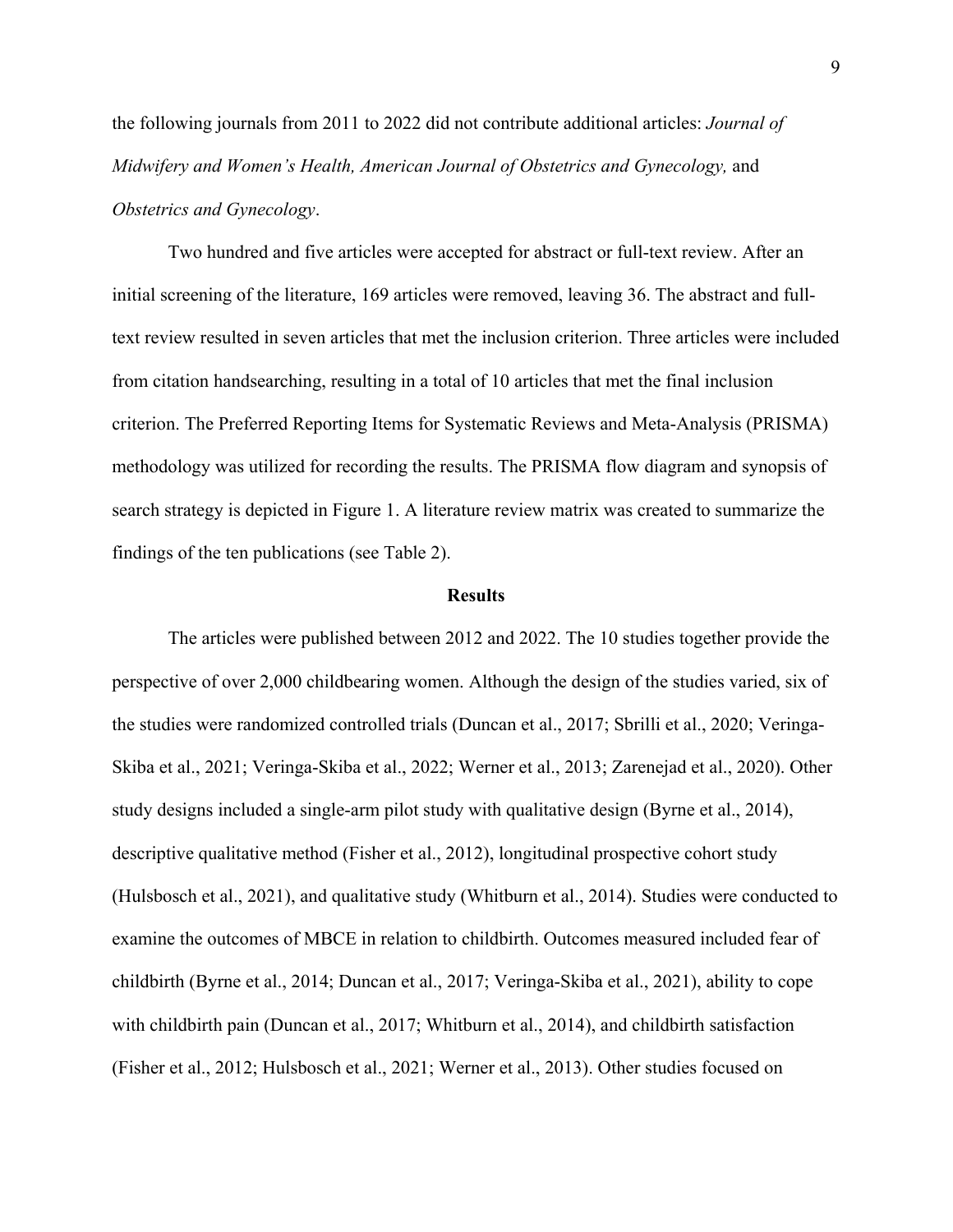childbirth outcomes (Veringa-Skiba et al., 2021; Veringa-Skiba et al., 2022) and feelings of stress or anxiety (Byrne et al., 2014; Sbrilli et al, 2020; Zarenejad et al., 2020).

 Six of the studies included only nulliparous women (Byrne et al., 2014; Duncan et al., 2017; Fisher et al., 2012; Sbrilli et al., 2020; Werner et al., 2013; Zarenejad et al., 2020). Other studies included a combination of both nulliparous and multiparous women (Hulsbosch et al., 2021; Veringa-Skiba et al., 2021; Veringa-Skiba et al., 2022). One study included primiparous and multiparous women during the postpartum period (Whitburn et al., 2014). Participant gestational age at the beginning of the studies was primarily in the second trimester of pregnancy (Byrne et al., 2014; Fisher et al., 2012; Hulsbosch et al., 2021; Veringa-Skiba et al., 2022; Zarenejad et al., 2020). Two of the studies included pregnant women in the third trimester of pregnancy (Duncan et al., 2017; Sbrilli et al., 2020). Two studies did not indicate the gestational age of the participants (Veringa-Skiba et al., 2022; Werner et al., 2013). One study included postpartum participants (Whitburn et al., 2014).

 Data extracted from the studies were organized by the theoretical framework of the RAM (Tulman & Fawcett, 2003). The RAM adaptations of physiological, self-conceptual, rolefunctioning, and interdependence were considered in the context of childbirth and labor. Table 1 summarizes how these adaptations relate to MBCE and childbirth.

#### **Physiological Adaptation**

 Factors of physiological adaptation affecting MBCE outcomes during labor included physical symptoms, intrapartum complications, and delivery type.

#### *Physical Symptoms During Labor*

The practice of mindfulness allows the individual to remain mindful of physical sensations they experience during labor and focus on being in the moment. The randomized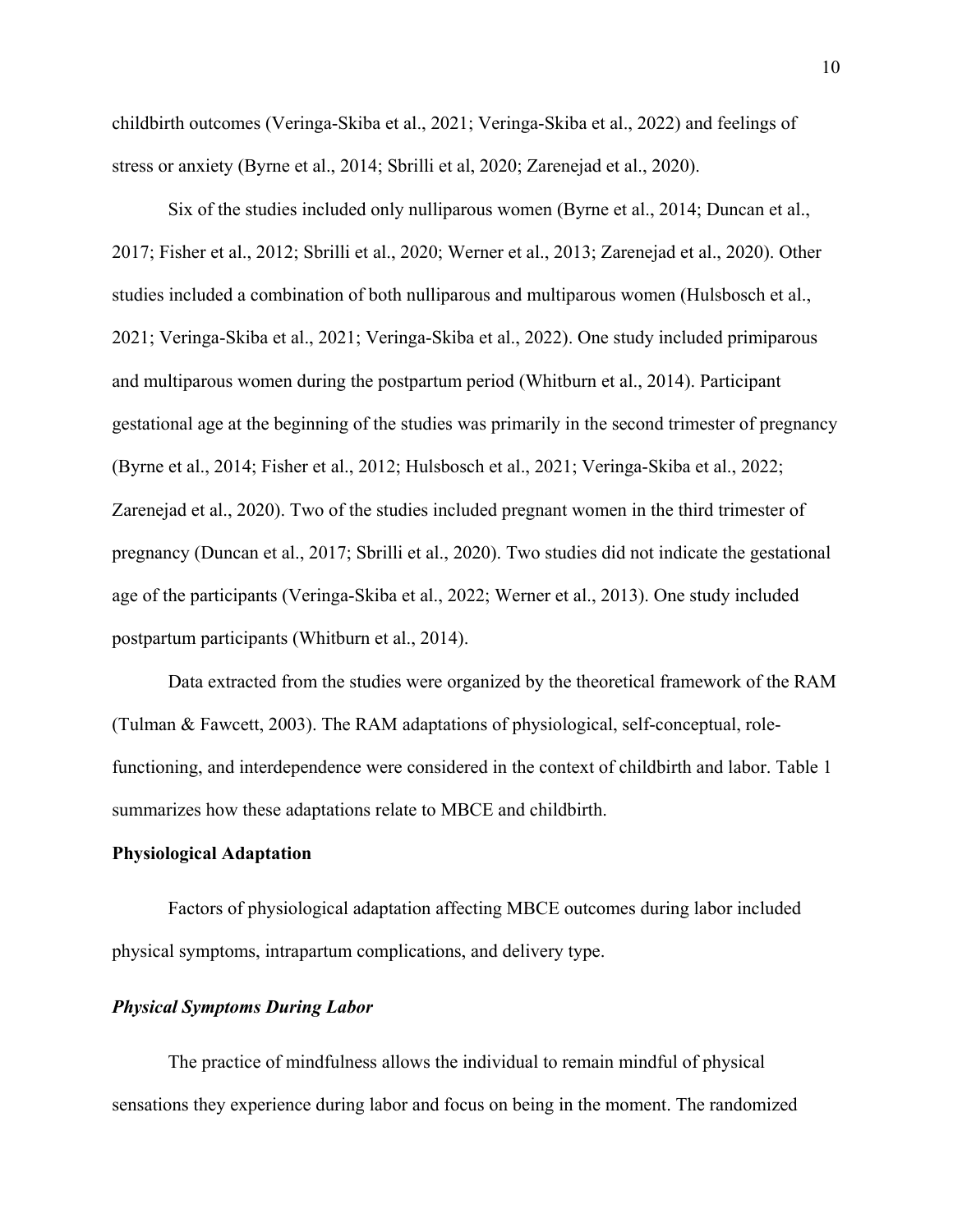controlled trial by Duncan et al. (2017) found that the use of mindfulness during labor may decrease the use of opioid analgesia, however, the results were not statistically significant. Duncan et al. (2017) did not find evidence to support that mindfulness practice decreased perceived labor pain or epidural analgesia use. The descriptive qualitative method study by Fisher et al. (2012) determined that MBCE techniques allowed women to remain calm and alleviate pain during contractions. Veringa-Skiba et al. (2021) found MBCE to be associated with a decrease in catastrophizing labor pain and an increased acceptance of labor pain. MBCE participants were 36% less likely to undergo epidural analgesia and two times more likely to have an unmedicated childbirth. The qualitative study by Whitburn et al. (2014) suggested that the state of mind during labor may play a role in the cognitive processes that impact pain perception.

#### *Intrapartum Complications*

The focus of MBCE includes teaching participants how to cope and adapt to their surroundings. An increase in mindful awareness was found to be a strong mechanism of change for participants to adjust to challenges faced during childbirth (Veringa-Skiba et al., 2022). Although intrapartum complications cannot always be avoided, participants of MBCE were found to undergo less obstetric interventions (Veringa-Skiba et al., 2021; Veringa-Skiba et al., 2022).

#### *Delivery Type*

The goal of MBCE is not explicitly for the individual to have a physiologica childbirth experience. The randomized controlled study by Veringa-Skiba et al. (2021) found that MBCE was found to decrease participant preference for non-urgent obstetrical interventions and self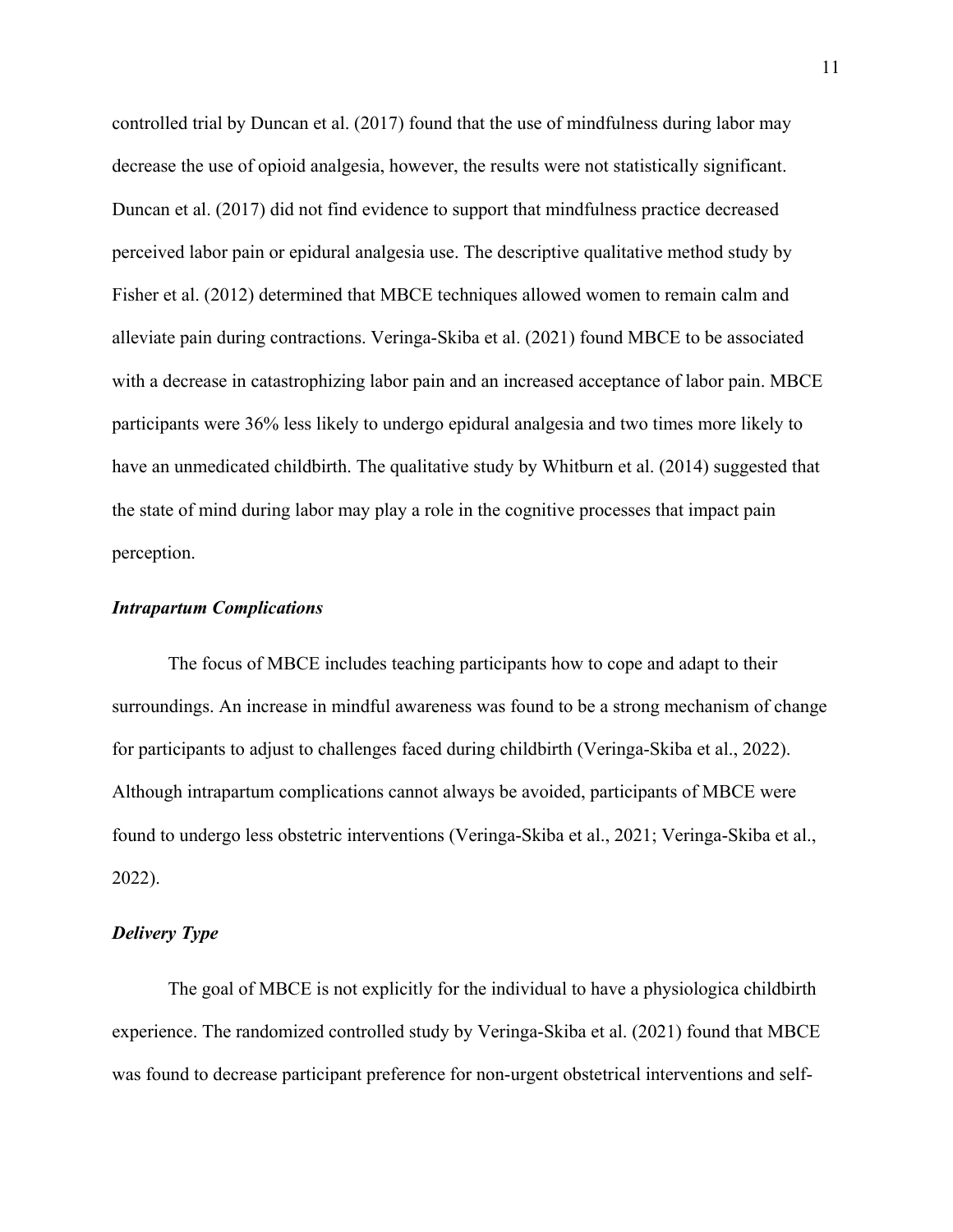requested cesarean birth. It was determined that MBCE participants were 51% less likely to undergo a self-requested cesarean birth. Another randomized controlled study found that the amount of time the participant spent practicing meditation was correlated with an increased desire for physiologic childbirth (Veringa-Skiba et al., 2022). The study also found that MBCE was correlated with a decrease in obstetrical intervention.

#### **Self-Conceptual Adaptation**

Factors of self-conceptual adaptation included preparation for labor, fear of childbirth, sense of control, and childbirth satisfaction.

#### *Preparation for Labor*

The focus of MBCE is preparing the mind for childbirth. The randomized controlled trial by Zarenejad et al. (2020) determined that mindfulness reduced anxiety of pregnant women. Mindfulness education programs were associated with a decreased level of distress (Sbrilli et al., 2020).

#### *Fear of Childbirth*

Fear of childbirth was a common theme addressed in the studies. MBCE was found to have a positive impact on participants with childbirth fear. Women endorsed feeling less fearful of childbirth after completing MBCE during pregnancy (Bryne et al., 2014, Duncan et al., 2017; Veringa-Skiba et al., 2021). One study aimed to determine the method in which MBCE was offered and if it resulted in a higher incidence of unmedicated childbirth in women who had previously reported a high fear of childbirth. MBCE was found to increase participant adaptation to challenges of childbirth for those with high levels of childbirth fear (Verina-Skiba et al., 2022).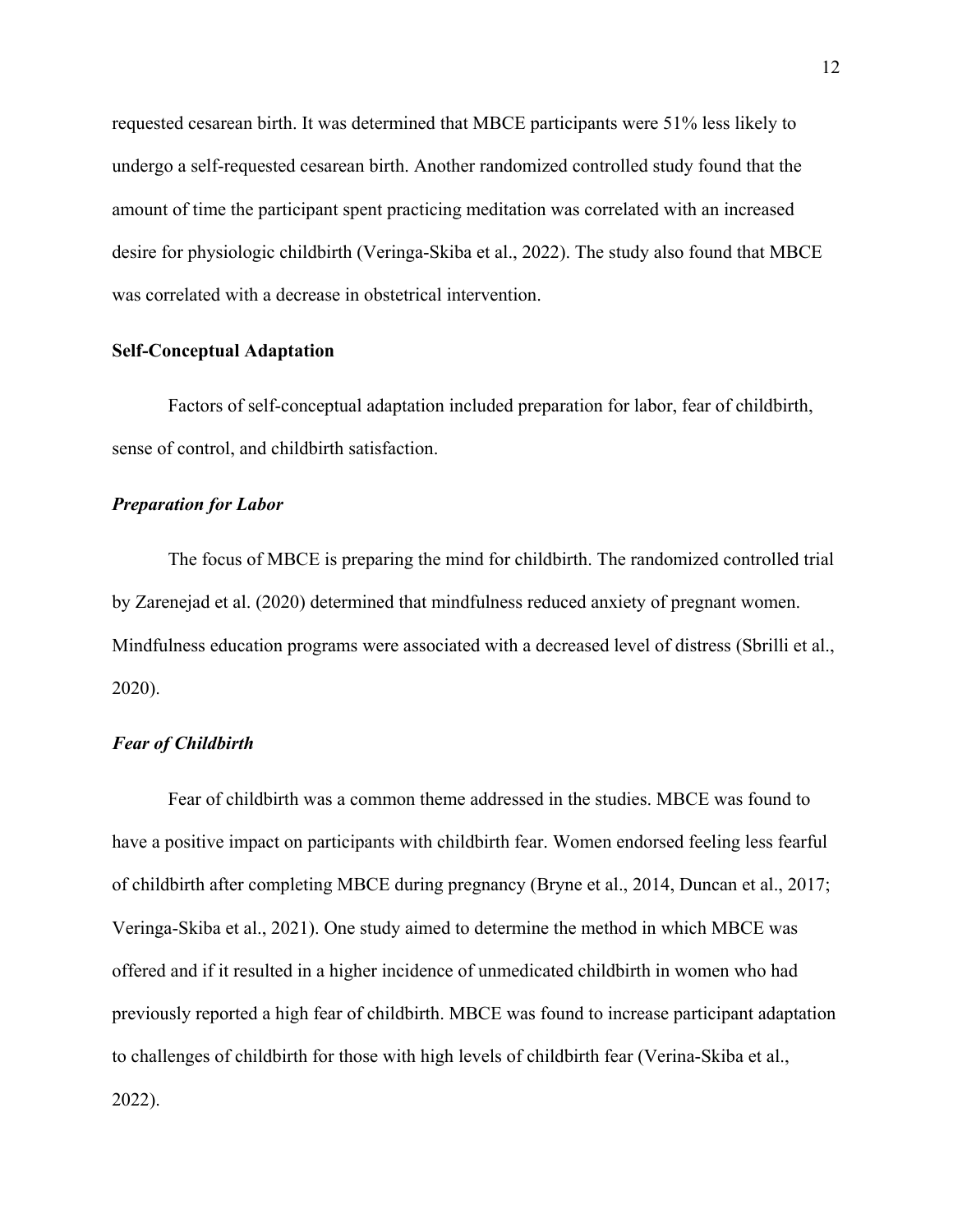#### *Sense of Control*

 The single-arm pilot study by Byrne et al. (2014) found that MBCE participants endorsed higher childbirth self-efficacy. Fisher et al. (2012) determined that MBCE techniques allowed participants to gain a sense of control during childbirth. The randomized controlled trial by Zarenejad et al. (2020) did not find a correlation between mindfulness and self-efficacy in coping with childbirth.

#### *Childbirth Satisfaction*

MBCE and childbirth satisfaction was a common theme addressed in the studies. Bryne et al. (2014) found that participants endorsed more positive birth expectations after completing MBCE. Mindfulness practice during labor was found to improve childbirth satisfaction and positive perception of childbirth (Duncan et al., 2017; Hulsbosch et al., 2021; Werner et al., 2013).

#### **Role Functioning Adaptation**

The adaptation of role functioning included the functional status or abilities during labor. MBCE techniques were found to allow women to stay calm during labor (Fisher et al., 2012). The randomized controlled trial by Veringa-Skiba et al. (2022) determined MBCE to increase participant adaptation to the challenges faced during labor. Mindfulness education resulted in decreased levels of distress across the perinatal period, including postpartum (Sbrilli et al., 2020).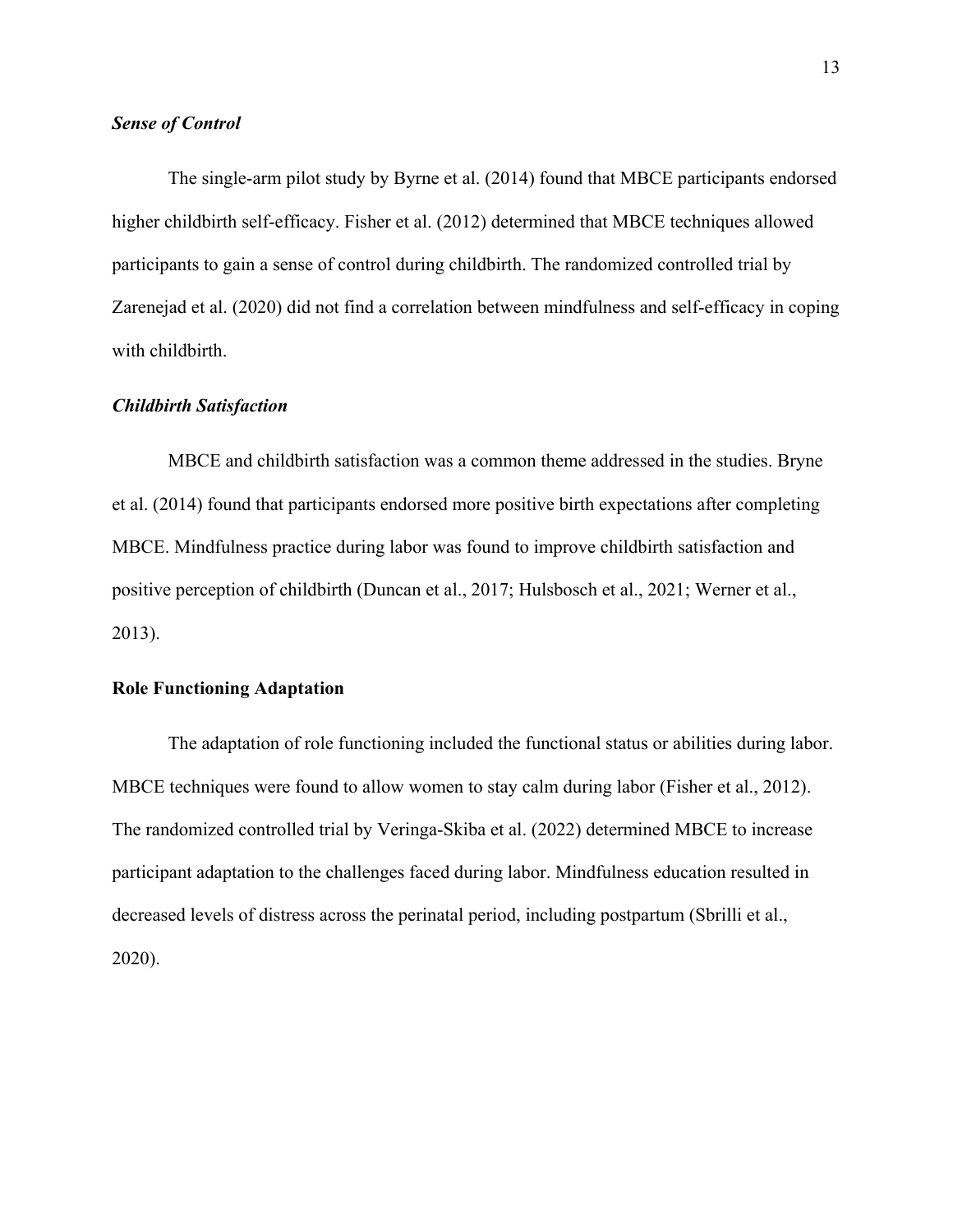#### **Interdependence Adaptation**

Interdependence adaptation included the participant's sense of social support, integrity, respect, and value during labor. MBCE not only focuses on the woman, but it also includes techniques to improve partner support and communication. The randomized controlled study by Veringa-Skiba et al. (2021) included women with a high fear of childbirth and their partners, however the results did not include how partner involvement impacted outcomes. Fisher et al. (2012) found that MBCE has the potential to engage the support person in a meaningful way.

#### **Discussion**

 This review examined prenatal mindfulness education and its effect on childbirth outcomes. In total, ten research studies were analyzed to identify trends and gaps in research and implications for clinical practice. The RAM was used as the guiding theoretical framework (Tulman & Fawcett, 2003). Findings of this review suggested that using an adaptational framework to examine mindfulness and childbirth outcomes highlights the ways in which prenatal mindfulness education can impact childbirth. The RAM theoretical framework includes the following: physiological, self-conceptual, role functioning, and interdependence adaptation (Tulman & Fawcett, 2003). These adaptations were considered when examining articles selected for literature review.

#### **Synthesis of Findings**

This integrative review was based on the following research question: What impact does prenatal mindfulness education have on childbirth outcomes? Common themes were identified through review of the literature. However, there is limited research surrounding the impact of prenatal mindfulness education on childbirth outcomes.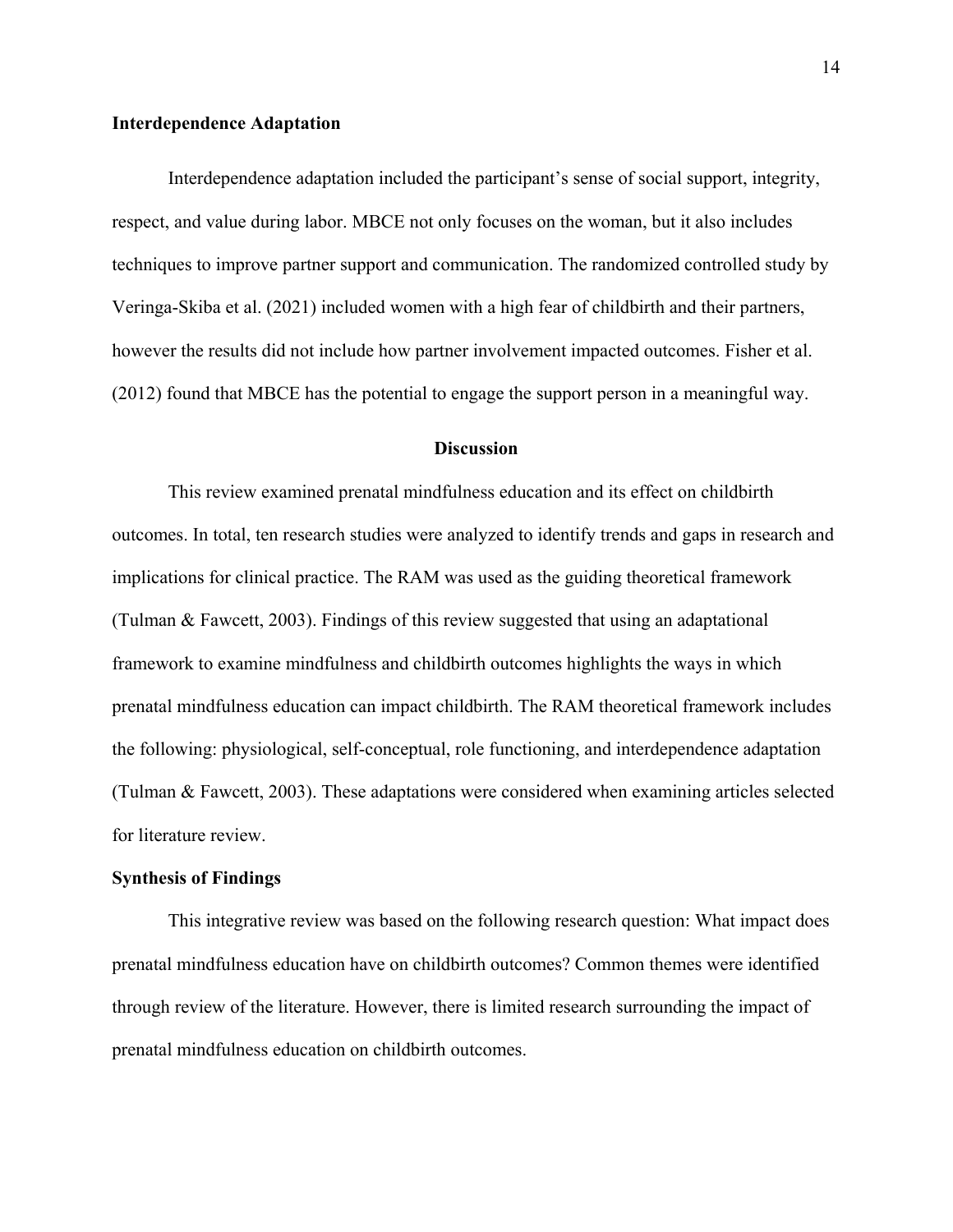#### *Physiological Adaptation*

Research studies suggested that prenatal mindfulness education impacted physiological adaptation during childbirth. One study found that a MBCE approach provided women with the skills to remain calm during labor and relieve contraction pain (Fisher et al., 2012). Another study found a link between MBCE and acceptance of labor pain (Veringa-Skiba et al., 2021). The study also found that participants of MBCE were less likely to have a labor epidural and more likely to have unmedicated childbirth. However, another study found that the use of mindfulness was not associated with a decreased use of opioid analgesia, perceived pain, or epidural use (Duncan et al., 2017). A woman's state of mind during labor could potentially impact the way they perceive and process pain (Whitburn et al., 2014). The purpose of mindfulness training for labor is not to remove physical discomfort, but instead provide women with the tools needed to stay focused and accept the pain as a temporary sensation.

 Coping and adapting to one's physical surroundings is a focus of MBCE. There was limited research data regarding the impact of mindfulness on complications during the intrapartum period. Two studies found that mindfulness allowed women to adjust to challenges faced during labor and undergo less obstetrical interventions (Veringa-Skiba et al., 2021; Veringa-Skiba et al., 2022). With regards to mode of delivery, MBCE was found to be associated with a decrease in maternal elective non-urgent obstetrical interventions and cesarean birth (Vergina-Skiba et al., 2021). The goal of MBCE is not for all participants to have a unmedicated or physiologic childbirth, however, the study by Veringa-Skiba et al. (2022) found a direct correlation between the quantity of time meditating and a desire for unmedicated childbirth.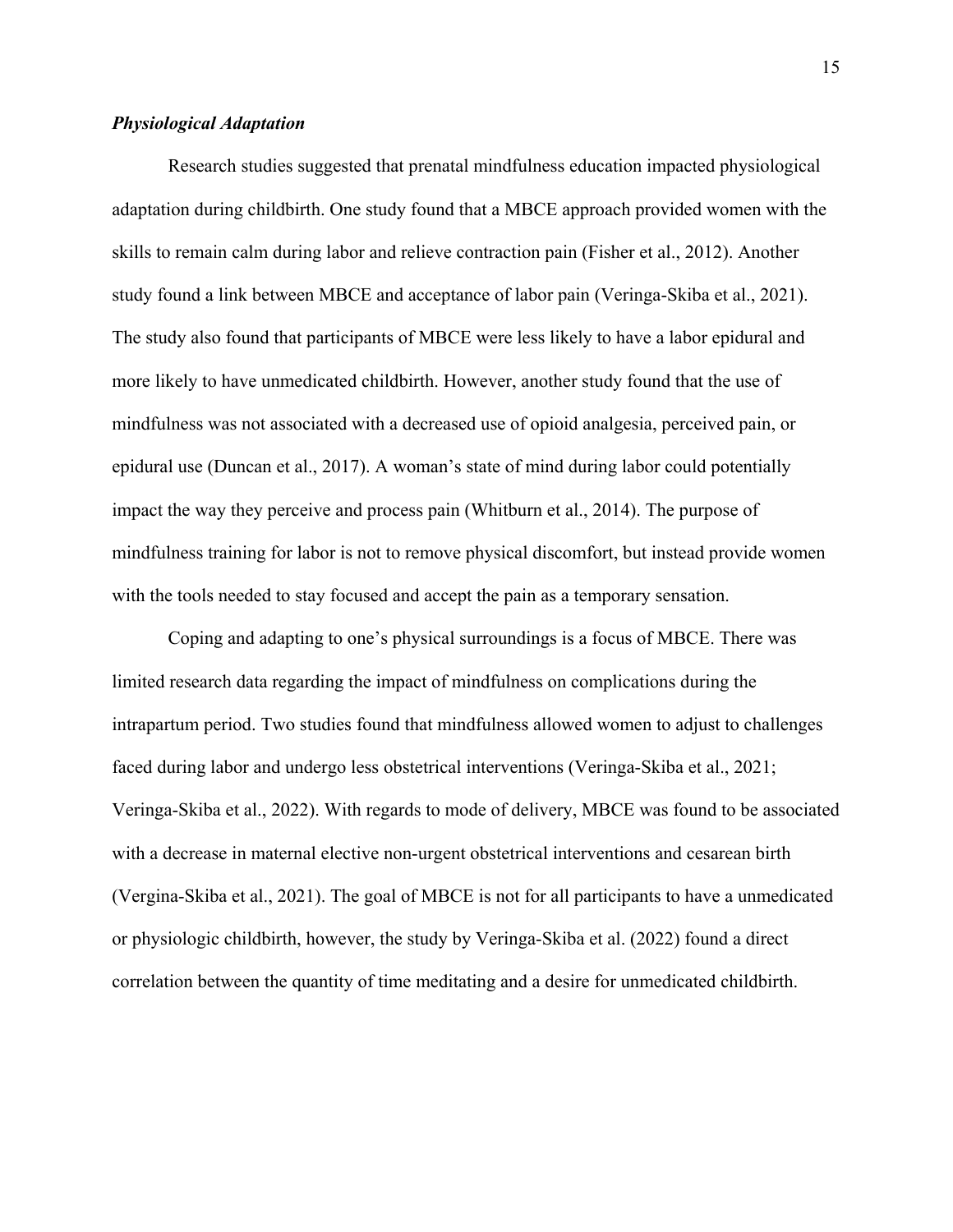#### *Self-Conceptual Adaptation*

Two studies found that mindfulness was associated with decreased anxiety and levels of distress (Zarenejad et al., 2020; Sbrilli et al., 2020). Childbirth fear was a common theme across studies included in this integrative review. Studies found that MBCE was associated with decreased fear of childbirth and increased adaptation to challenges of childbirth for women with high levels of childbirth fear (Bryne et al., 2014, Duncan et al., 2017; Veringa-Skiba et al., 2021; Veringa-Skiba et al., 2022). Participants of MBCE endorsed higher levels of childbirth selfefficacy and sense of control over their labor experience (Bryne et al., 2014; Fisher et al., 2012.) Of note, another study did not find a correlation between mindfulness training and sense of childbirth self-efficacy (Zarenejad et al., 2020). Studies suggested that mindfulness was associated with more positive expectations of childbirth and improved overall satisfaction of childbirth experiences (Bryne et al., 2014; Duncan et al., 2017; Hulsbosch et al., 2021; Werner et al., 2013).

#### *Role Functioning Adaptation & Interdependence Adaptation*

Techniques learned from MBCE allowed women to stay calm during labor and adapt to challenges faced during childbirth (Fisher et al., 2012; Veringa-Skiba et al., 2022). Mindfulness not only resulted in decreased levels of distress during the perinatal period (Sbrilli et al., 2020). It was found to also decrease levels of distress in the postpartum period. MBCE can include both women and their partners. One study found that mindfulness education allowed for support partners to be more actively engaged in childbirth in a meaningful way (Fisher et al., 2012).

 It is difficult to generalize the findings of this integrative review due to the limited amount of current high-quality research studies. Based on the findings of the ten articles included for review, there is some data to suggest that MBCE can have a positive impact on childbirth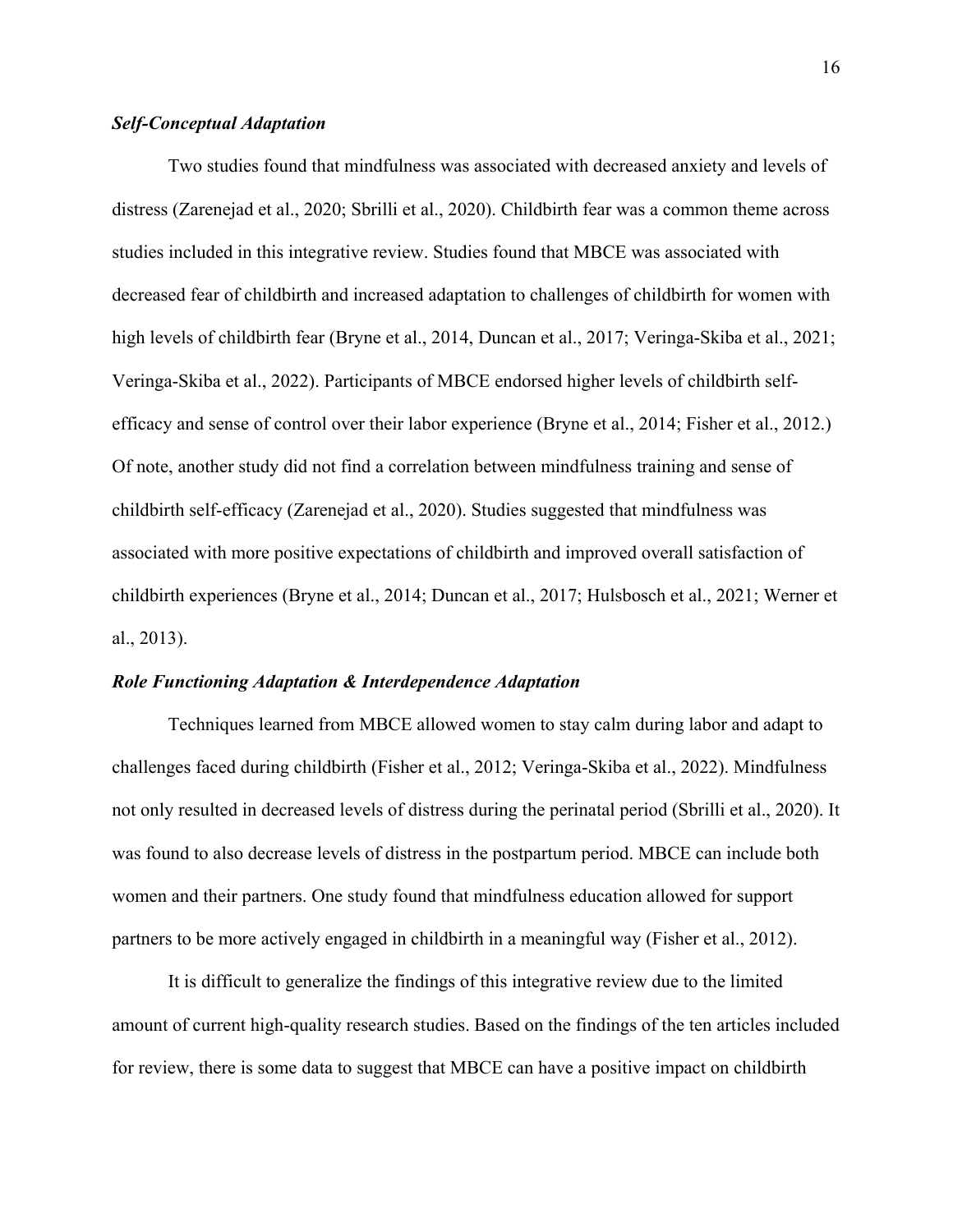outcomes and satisfaction. Greater bodies of literature are not clear on their stance regarding the effectiveness of mindfulness prenatal education on childbirth outcomes.

#### **Clinical Implications**

Based on the findings of this integrative review, prenatal mindfulness education could have a progressive impact on childbirth outcomes and satisfaction. Mindfulness-based education classes should be routinely offered to women during the perinatal period to support increased self-efficacy and decrease anxiety. MBCE does not appear to have potential for adverse effects on women's health or outcomes of childbirth. Thus, it can be valued as a safe option for women and partners preparing for childbirth with a desire to incorporate mindfulness or meditation into their experience. By preparing the mind for labor, women can learn to accept the birth experience that they have, regardless of whether it is ultimately unmedicated.

#### **Recommendations for Future Research**

Due to the limited research surrounding MBCE and childbirth outcomes, further research is needed to generalize findings. This should include high-quality randomized controlled trials studying mindfulness education versus care as usual and its effect on childbirth outcomes. Future research studies must be completed with more diverse populations and larger sample sizes. This would help to strengthen the validity of findings and allow for generalization of results to the greater population.

#### **Limitations**

The primary limitation of this integrative review was the lack of sufficient high-quality research studies. Another limitation is that this review was conducted by a single researcher with periodic collaboration with experts. Review of literature conducted by a single researcher could impact the inclusion and exclusion criteria and analysis of studies. The Whittemore and Knafl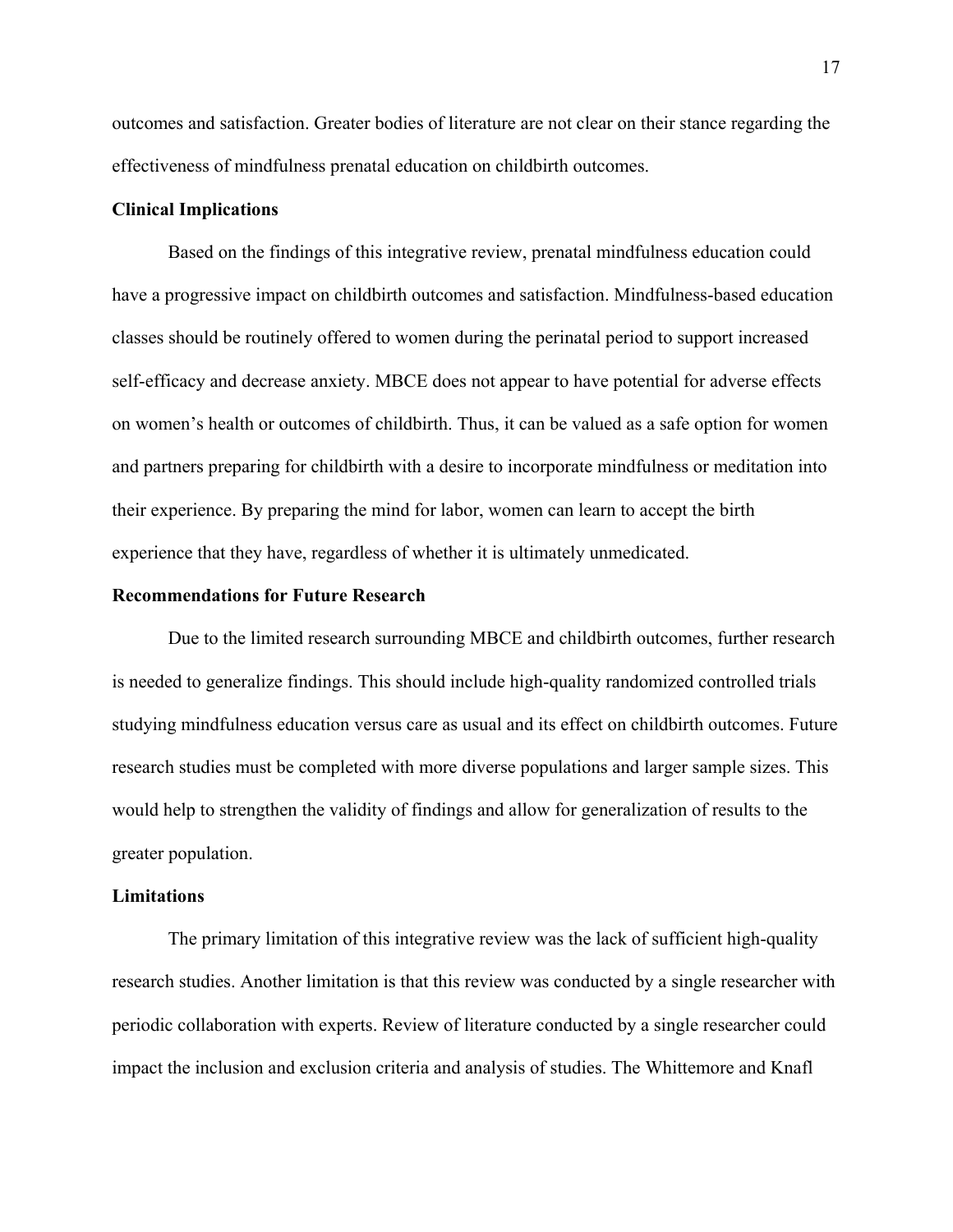(2005) methodological framework was utilized when conducting the search, making for a more reliable integrative review. Finally, most data included from the studies included narrow sample sizes and lacked high-quality study design.

#### **Conclusion**

 This integrative review explored the effect of prenatal mindfulness education and childbirth outcomes through the lens of an adaptational framework. Utilizing the RAM allowed for concise synthesis of results and the relationship to childbirth outcomes (Tulman & Fawcett, 2003). Common themes of the literature findings determined that MBCE allowed laboring women to adapt to their environment with physiological, self-conceptual, role functioning, and interdependence models of adaptation. Health care providers, including advanced practice nurses and certified nurse-midwives, can support and guide women toward positive and empowering birth experiences by advocating for mindfulness-based prenatal education.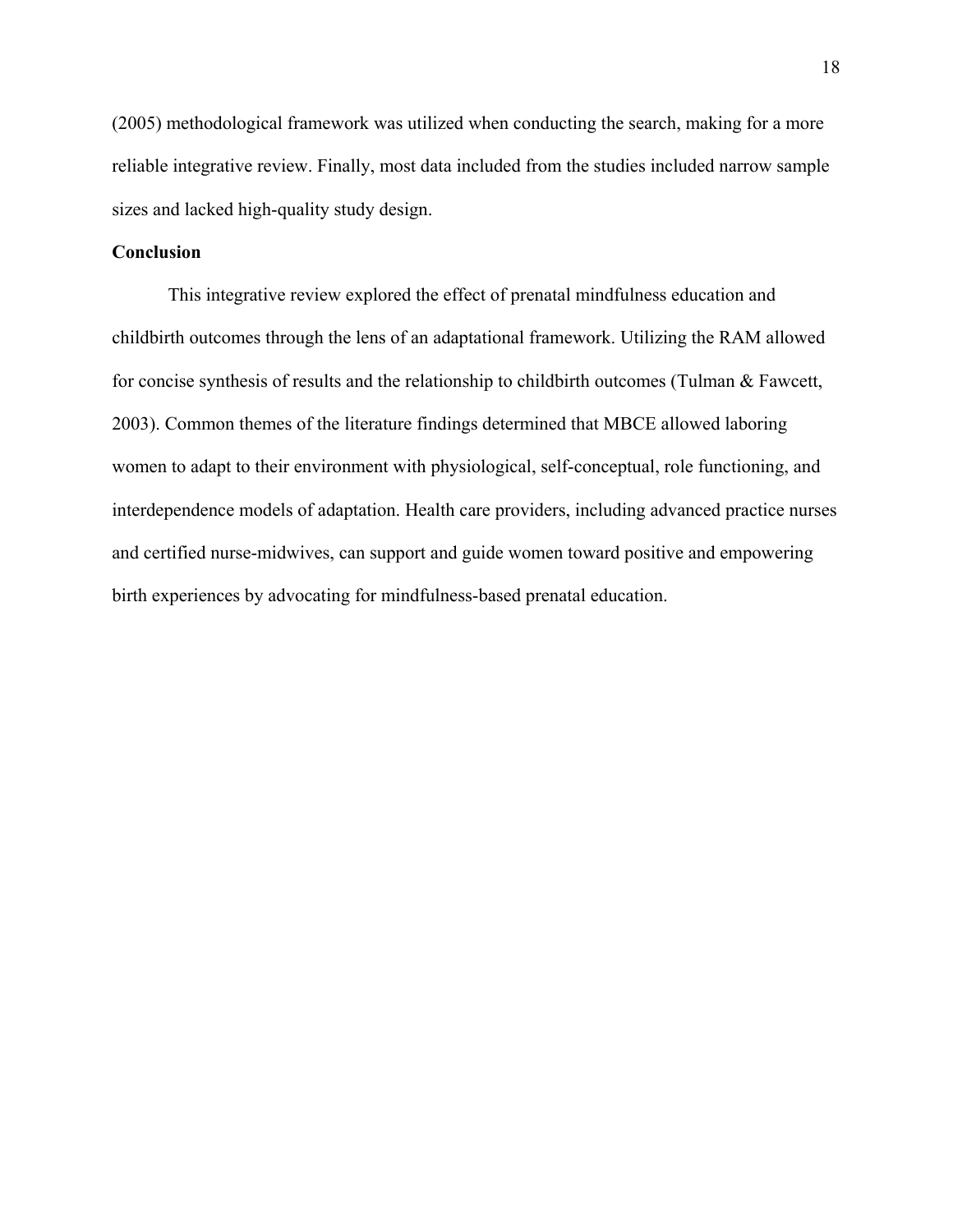#### **References**

- American College of Nurse-Midwives. (2012). Supporting healthy and normal physiologic childbirth: A consensus statement by the American College of Nurse-Midwives, Midwives Alliance of North America, and the National Association of Certified Professional Midwives. *Journal of Midwifery & Women's Health, 57*(5), 529–532. https://doi.org/10.1111/j.1542-2011.2012.00218.x
- Byrne, J., Hauck, Y., Fisher, C., Bayes, S., & Schutze, R. (2014). Effectiveness of a mindfulnessbased childbirth education pilot study on maternal self-efficacy and fear of childbirth. *Journal of Midwifery & Women's Health, 59*(2), 192-197. https://doi.org/10.1111/jmwh.12075
- Dhillon, A., Sparkes, E., & Duarte, R. V. (2017). Mindfulness-based interventions during pregnancy: A systematic review and meta-analysis. *Mindfulness*, *8*(6), 1421–1437. https://doi.org/10.1007/s12671-017-0726-x
- Duncan, Cohn, M. A., Chao, M. T., Cook, J. G., Riccobono, J., & Bardacke, N. (2017). Benefits of preparing for childbirth with mindfulness training: A randomized controlled trial with active comparison. *BMC Pregnancy and Childbirth, 17*(140). https://doi.org/10.1186/s12884-017-1319-3
- Fisher, C., Hauck, Y., Bayes, S., & Byrne, J. (2012). Participant experiences of mindfulnessbased childbirth education: a qualitative study. *BMC Pregnancy and Childbirth, 12*(126). https://doi.org/10.1186/1471-2393-12-126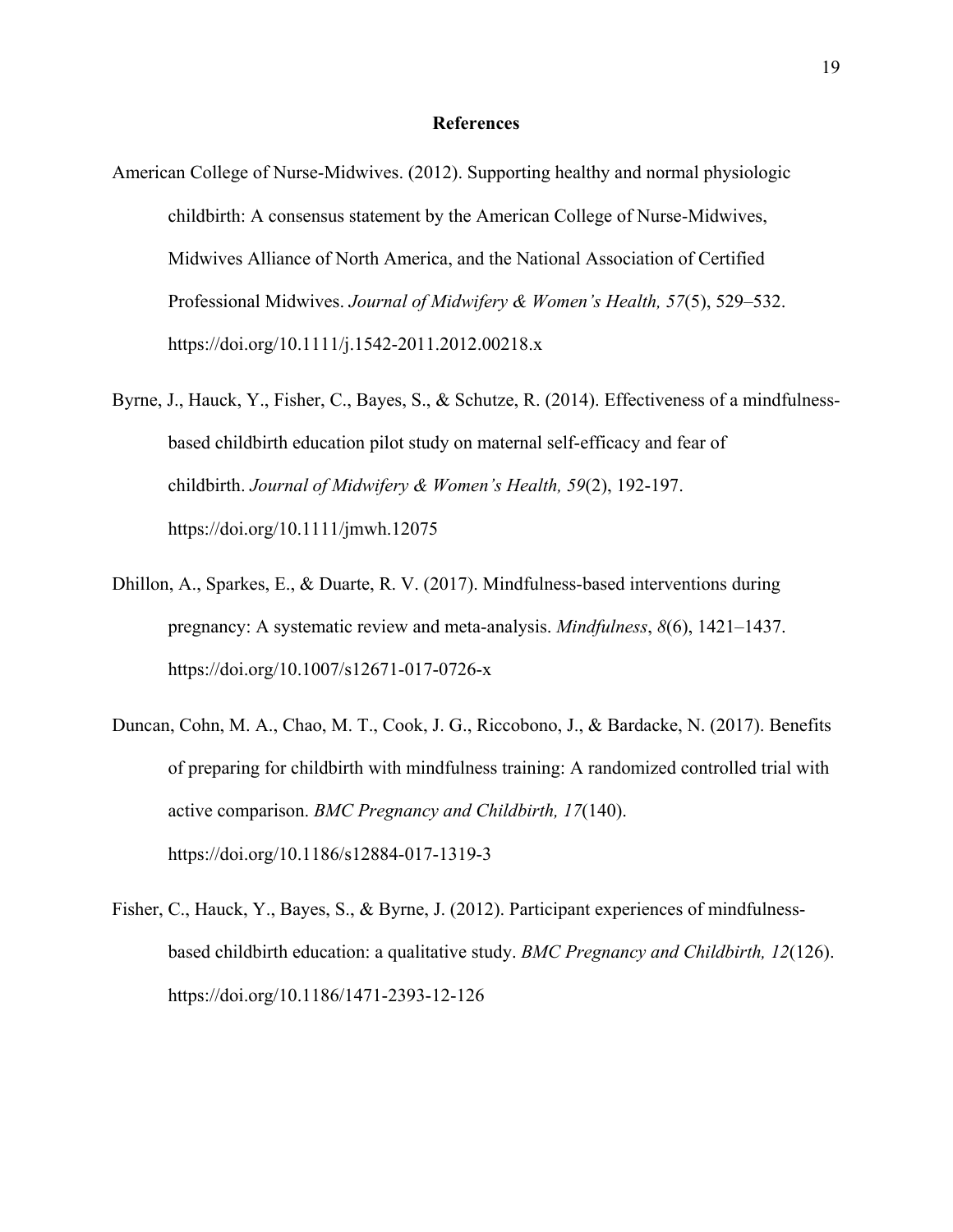- Hulsbosch, L., Boekhorst, M. G. B. M., Potharst, E., Pop, V. J., & Nyklíček, I. (2021). Trait mindfulness during pregnancy and perception of childbirth. *Archives of Women's Mental Health, 24*(2), 281–292. https://doi.org/10.1007/s00737-020-01062-8
- Jafari, E., Mohebbi, P., & Mazloomzadeh, S. (2017). Factors related to women's childbirth satisfaction in physiologic and routine childbirth groups. *Iranian Journal of Nursing and Midwifery Research, 22*(3), 219–224. https://doi.org/10.4103/1735-9066.208161
- Sbrilli, M. D., Duncan, L. G., & Laurent, H. K. (2020). Effects of prenatal mindfulness-based childbirth education on child-bearers' trajectories of distress: A randomized control trial. *BMC Pregnancy and Childbirth, 20*(623). https://doi.org/10.1186/s12884-020-03318-8
- Tulman, L, & Fawcett, J. (2003). *A theory-based study of adaptation to change*. Springer Publishing Company.
- Veringa-Skiba, I. K., de Bruin, E. I., van Steensel, A., & Bögels, S, M. (2021). Fear of childbirth, nonurgent obstetric interventions, and newborn outcomes: A randomized controlled trial comparing mindfulness-based childbirth and parenting with enhanced care as usual. *Birth, 49*(1), 40-51. https://doi.org/10.1111/birt.12571
- Veringa-Skiba, I. K., Ziemer, K., de Bruin, E. I., de Bruin, E. J., & Bögels, S. M. (2022). Mindful awareness as a mechanism of change for natural childbirth in pregnant women with high fear of childbirth: A randomised controlled trial. *BMC Pregnancy and Childbirth, 22*(47). https://doi.org/10.1186/s12884-022-04380-0
- Werner, A., Uldbjerg, N., Zachariae, R., Wu, C. S., & Nohr, E. A. (2013). Antenatal hypnosis training and childbirth experience: A randomized controlled trial. *Birth*, *40*(4), 272–280. https://doi.org/10.1111/birt.12071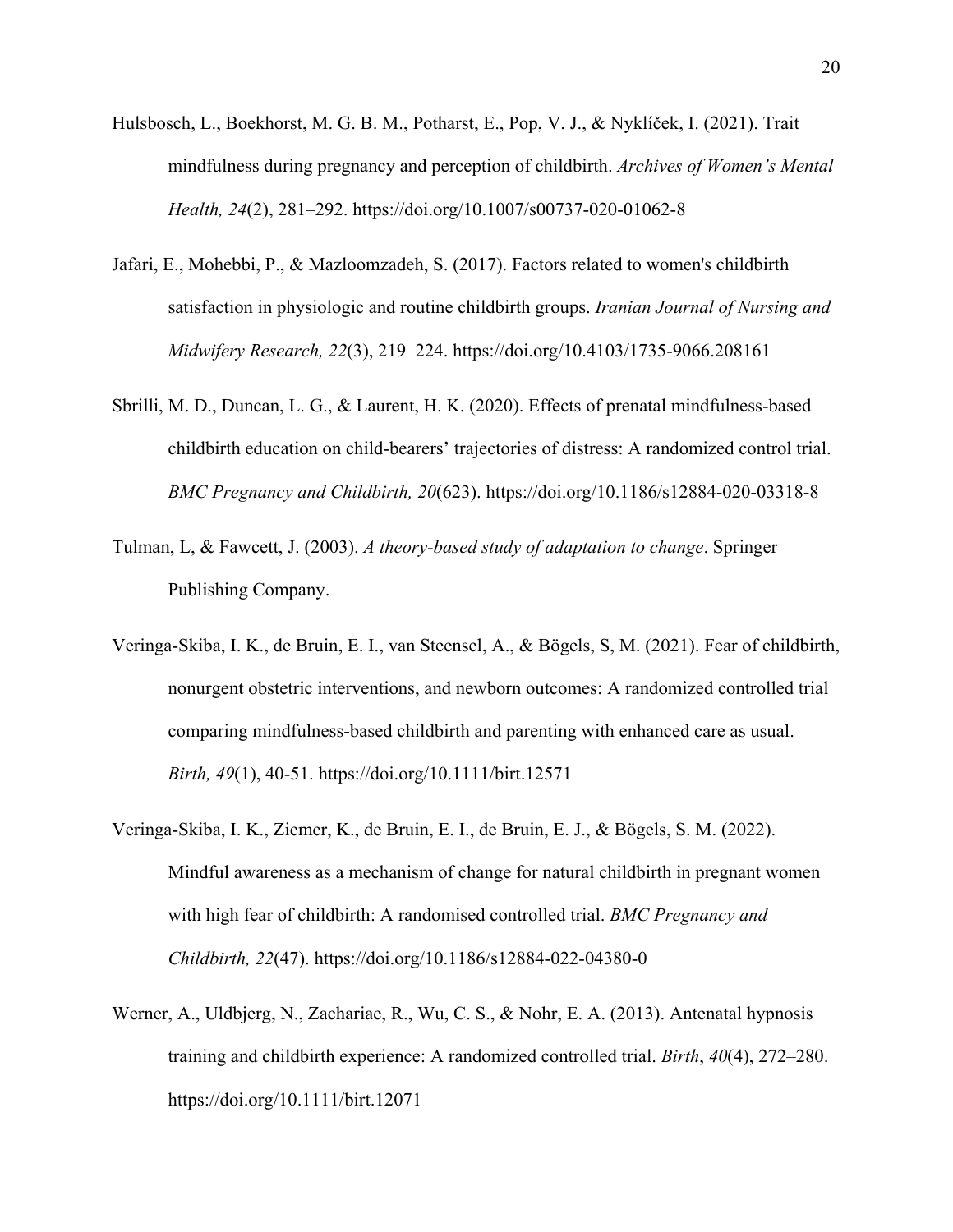- Whitburn, L. Y., Jones, L. E., Davey, M. A., & Small, R. (2014). Women's experiences of labour pain and the role of the mind: An exploratory study. *Midwifery, 30*(9), 1029–1035. https://doi.org/10.1016/j.midw.2014.04.005
- Whittemore R., & Knafl, K. (2005) The integrative review: Updated methodology. *Journal of Advanced Nursing, 52*(5), 546-553.
- Zarenejad, M., Yazdkhasti, M., Rahimzadeh, M., Mehdizadeh Tourzani, Z., & Esmaelzadeh‐ Saeieh, S. (2020). The effect of mindfulness-based stress reduction on maternal anxiety and self‐efficacy: A randomized controlled trial. *Brain and Behavior, 10*(4). https://doi.org/10.1002/brb3.1561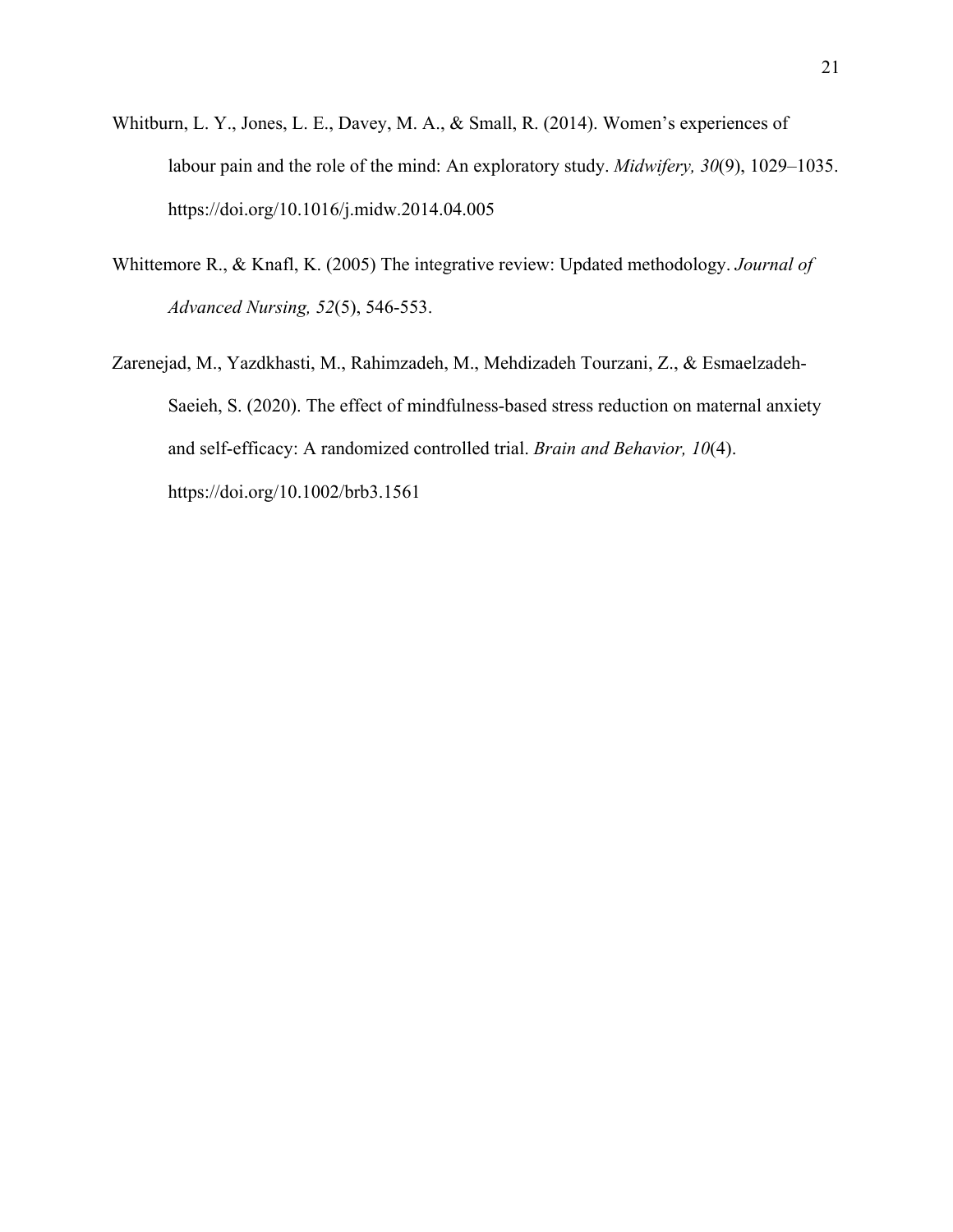Figure 1 – PRISMA Flow Chart

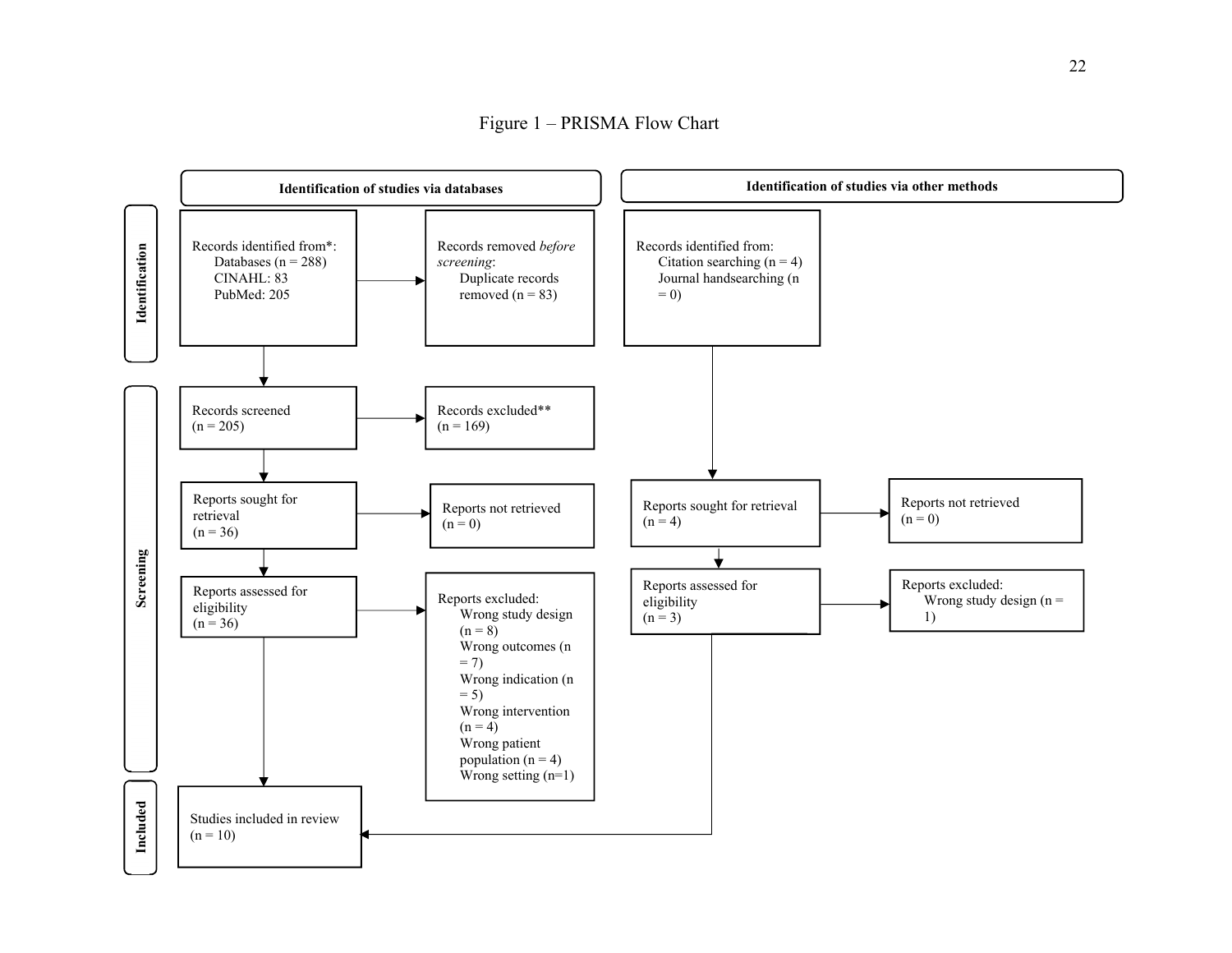|  | Table 1          | Roy Adaptation Model (Tulman & Fawcett, 2003) and Prenatal Mindfulness Education |                                                                                                                         |  |  |  |  |  |
|--|------------------|----------------------------------------------------------------------------------|-------------------------------------------------------------------------------------------------------------------------|--|--|--|--|--|
|  | Adaptation       | <b>Adaptation Definition</b>                                                     | <b>Examples in Context</b>                                                                                              |  |  |  |  |  |
|  |                  |                                                                                  |                                                                                                                         |  |  |  |  |  |
|  | Physiological    | Basic human needs or physical<br>symptoms                                        | Physical symptoms and physical<br>energy during labor, delivery type,<br>and intrapartum complications                  |  |  |  |  |  |
|  | Self-Conceptual  | Coping, purpose, and psychosocial<br>symptoms                                    | Preparation for childbirth, fear of<br>childbirth pain, sense of control<br>with labor, satisfaction with<br>childbirth |  |  |  |  |  |
|  | Role functioning | Functional status in society                                                     | Functional status or abilities during<br>labor                                                                          |  |  |  |  |  |
|  | Interdependence  | Relationships and interactions with<br>others; love, respect, and value          | Sense of social support, integrity,<br>respect, and value; support from<br>significant other or family                  |  |  |  |  |  |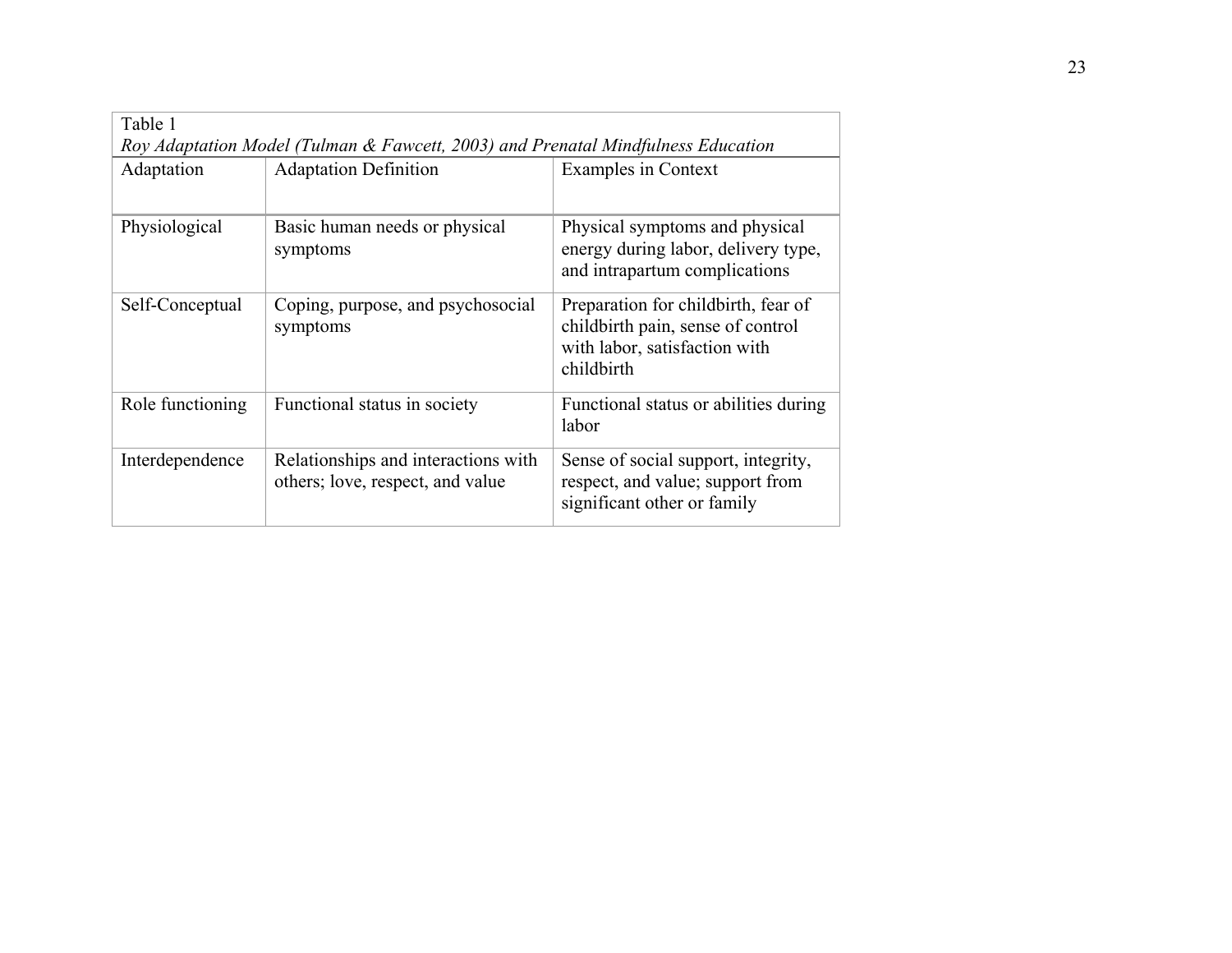| Literature Review Matrix |                             |                      |          |                      |                              |                       |  |
|--------------------------|-----------------------------|----------------------|----------|----------------------|------------------------------|-----------------------|--|
| Author( $s$ ),           | Study Aim                   | Design, Data         | Quality  | Sample               | <b>Key Results</b>           | Strengths,            |  |
| Date                     |                             | Collection           |          |                      |                              | Limitations           |  |
| Byrne et al.             | To determine if             | Single-arm pilot     | Level:   | 18 healthy           | Participants endorsed higher | Large effect size of  |  |
| (2014)                   | Mindfulness-Based           | study; Qualitative   | III      | nulliparous pregnant | self-efficacy, had more      | results               |  |
|                          | <b>Childbirth Education</b> | design               |          | women between 18-    | positive birth expectations, |                       |  |
|                          | (MBCE) is effective         |                      | Quality: | 28 weeks gestation   | and were less fearful of     | Lack of control       |  |
|                          | in reducing birth fear,     | Pre-MBCE and         | Low      |                      | childbirth after completing  | group                 |  |
|                          | anxiety, and stress.        | post-MBCE            |          |                      | MBCE.                        | Small sample size     |  |
|                          |                             | questionnaires       |          |                      |                              |                       |  |
| Duncan et                | To determine if a           | Randomized           | Level:   | 30 nulliparous       | Mindfulness-based training   | Larger scale          |  |
| al.                      | childbirth education        | controlled trial     | I        | mothers in the late  | aimed to address fear and    | randomized            |  |
| (2017)                   | program that teaches        |                      | Quality: | third trimester of   | pain of childbirth improved  | controlled trial in   |  |
|                          | mindfulness skills          | Self-report          | Good     | pregnancy            | childbirth satisfaction and  | needed                |  |
|                          | helps women cope            | assessments at three |          |                      | prevention of symptoms       |                       |  |
|                          | with childbirth pain        | time points (third   |          |                      | associated with postpartum   | High rate of epidural |  |
|                          | and fear and decrease       | trimester, one week  |          |                      | depression.                  | use limited the value |  |
|                          | postpartum                  | following            |          |                      |                              | of pain reports       |  |
|                          | depression compared         | intervention, and    |          |                      | Mindfulness coping during    |                       |  |
|                          | to standard childbirth      | postpartum follow-   |          |                      | childbirth may decrease the  |                       |  |
|                          | education.                  | up)                  |          |                      | use of opioid analgesia (not |                       |  |
|                          |                             |                      |          |                      | statistically significant    |                       |  |
|                          |                             |                      |          |                      | results).                    |                       |  |
|                          |                             |                      |          |                      |                              |                       |  |
|                          |                             |                      |          |                      | There was no evidence to     |                       |  |
|                          |                             |                      |          |                      | support that mindfulness     |                       |  |
|                          |                             |                      |          |                      | decreased perceived labor    |                       |  |
|                          |                             |                      |          |                      | pain or epidural use.        |                       |  |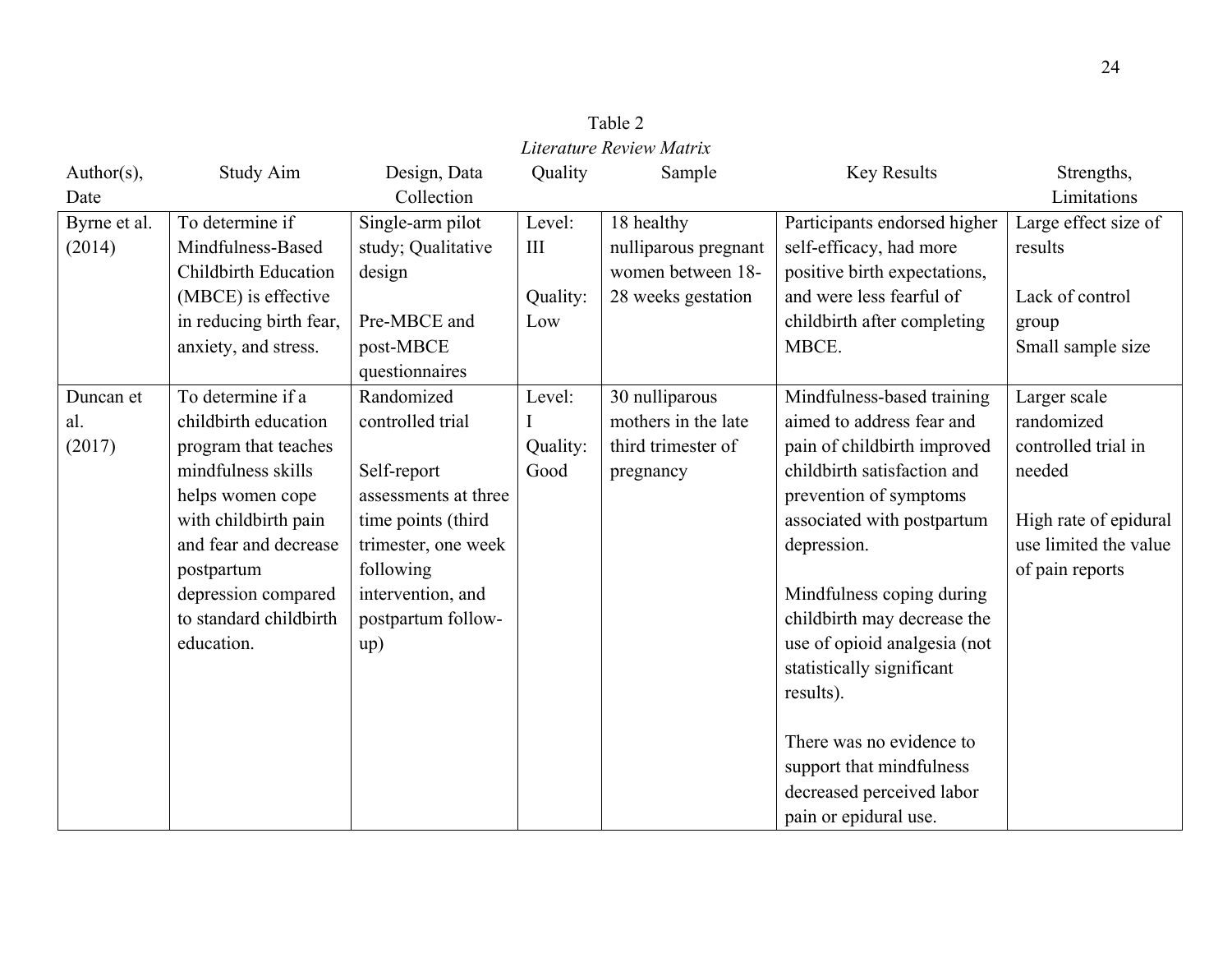| Fisher et al.  | To determine if        | Descriptive        | Level:   | 12 nulliparous      | MBCE techniques allowed      | Results from a pilot |
|----------------|------------------------|--------------------|----------|---------------------|------------------------------|----------------------|
| (2012)         | <b>MBCE</b> promotes   | qualitative method | III      | women between 18-   | women to stay calm, relieve  | study                |
|                | maternal satisfaction  |                    | Quality: | 28 weeks gestation  | pain during contractions,    |                      |
|                | with childbirth and    | Interviews of      | Low      | along with 7 birth  | and gain a sense of being in | Small sample size    |
|                | enhances their ability | patient and birth  |          | support partners    | control during childbirth.   |                      |
|                | to feel involved in    | support partners   |          |                     |                              | Homogenous           |
|                | their labor.           |                    |          |                     | MBCE has the potential to    | population of        |
|                |                        |                    |          |                     | engage the support person    | participants         |
|                |                        |                    |          |                     | in a meaningful way.         |                      |
| Hulsbosch      | To determine the       | Longitudinal       | Level:   | 486 nulliparous and | Women that participated in   | Future research is   |
| et al. (2021)  | association between    | prospective cohort | III      | multiparous women   | mindfulness training         | needed due to the    |
|                | mindfulness training   | study              | Quality: | at 22 weeks         | demonstrated a more          | lack of studies and  |
|                | and perceived          |                    | Low      | gestation and       | positive perception of       | data pertaining to   |
|                | childbirth experience. | Self-reported      |          | between 7 and 21    | childbirth.                  | mindfulness and      |
|                |                        | questionnaires:    |          | days postpartum     |                              | pregnancy            |
|                |                        | Three Facet        |          |                     |                              | outcomes.            |
|                |                        | Mindfulness        |          |                     |                              |                      |
|                |                        | Questionnaire-     |          |                     |                              |                      |
|                |                        | Short Form at 22   |          |                     |                              |                      |
|                |                        | weeks gestation;   |          |                     |                              |                      |
|                |                        | Childbirth         |          |                     |                              |                      |
|                |                        | Perception Scale   |          |                     |                              |                      |
|                |                        | and Edinburgh      |          |                     |                              |                      |
|                |                        | Postnatal          |          |                     |                              |                      |
|                |                        | Depression scale   |          |                     |                              |                      |
|                |                        | between 7-21 days  |          |                     |                              |                      |
|                |                        | postpartum         |          |                     |                              |                      |
| Sbrilli et al. | To determine if        | Randomized         | Level:   | 30 nulliparous      | Mindfulness education        | Small sample size    |
| (2020)         | mindfulness-based      | controlled trial   |          | women in the third  | programs resulted in         |                      |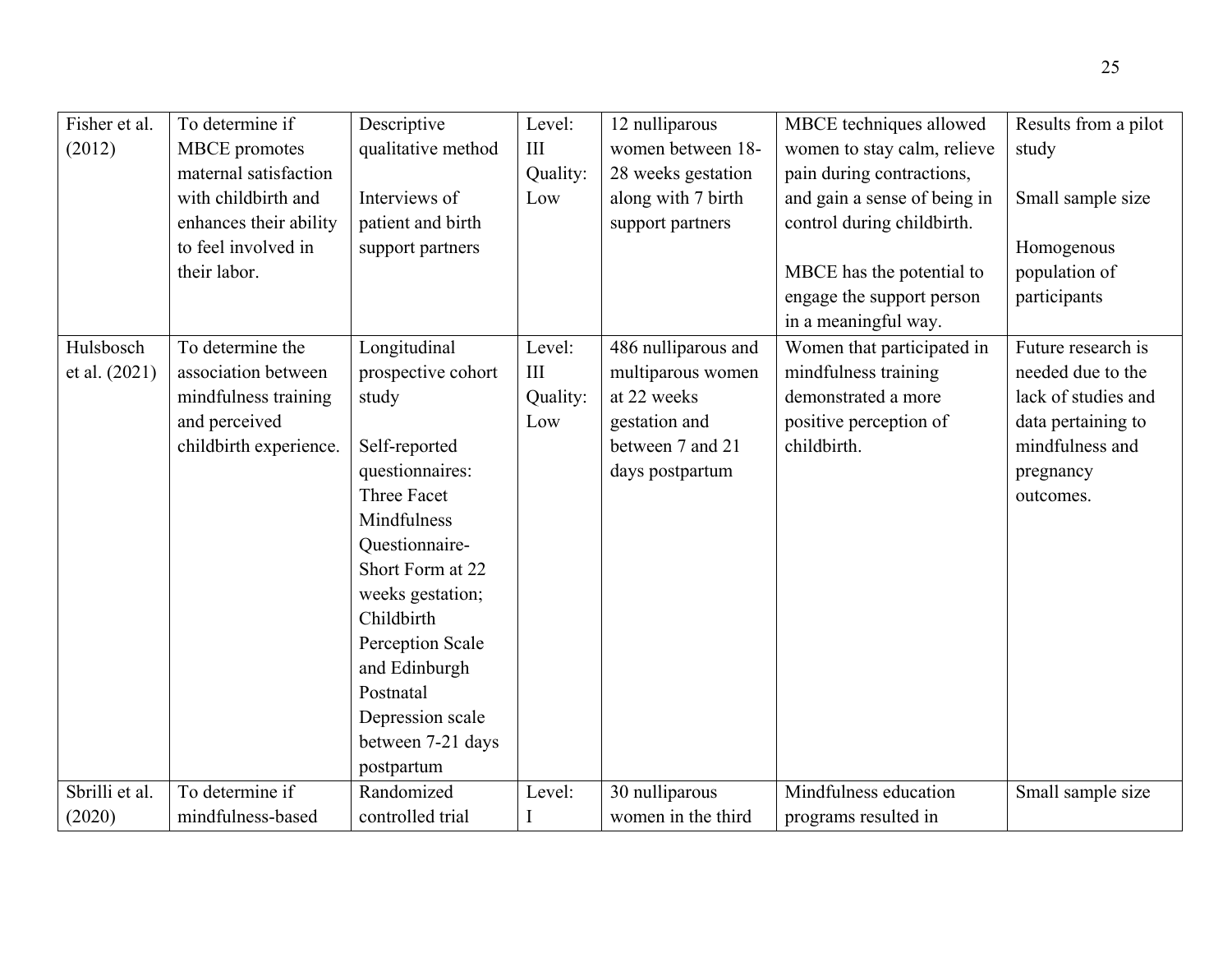|              | childbirth education   |                     | Quality: | trimester of        | decreased levels of distress |                     |
|--------------|------------------------|---------------------|----------|---------------------|------------------------------|---------------------|
|              | lowers distress across | Assessments of      | Good     | pregnancy           | based on pre-intervention    |                     |
|              | the perinatal period   | distress pre-       |          |                     | and 12-month postpartum      |                     |
|              | compared to            | intervention, post- |          |                     | assessments.                 |                     |
|              | treatment as usual.    | intervention, and   |          |                     |                              |                     |
|              |                        | six weeks           |          |                     |                              |                     |
|              |                        | postpartum          |          |                     |                              |                     |
| Veringa-     | To determine if        | Randomized          | Level:   | 141 nulliparous and | MBCP was found to            | Further research is |
| Skiba et al. | mindfulness-based      | controlled trial    |          | multiparous         | significantly decrease fear  | needed to determine |
| (2021)       | childbirth and         |                     | Quality: | pregnant women      | of childbirth,               | if the results can  |
|              | parenting (MBCP)       | W-DEQ-A one to      | High     | with high fear of   | catastrophizing labor pain,  | have a wider        |
|              | decreases fear of      | two weeks pre-      |          | childbirth and      | and preference for non-      | application.        |
|              | childbirth and         | intervention, post- |          | partners            | urgent obstetric             |                     |
|              | obstetric              | intervention, and   |          |                     | interventions compared to    |                     |
|              | interventions and      | two to four weeks   |          |                     | ECAU.                        |                     |
|              | improves outcomes      | postpartum          |          |                     |                              |                     |
|              | of newborns            |                     |          |                     | MBCP was shown to            |                     |
|              | compared to            |                     |          |                     | increase acceptance of labor |                     |
|              | enhanced care as       |                     |          |                     | pain compared to ECAU.       |                     |
|              | usual (ECAU).          |                     |          |                     |                              |                     |
|              |                        |                     |          |                     | MBCP subjects 36% less       |                     |
|              |                        |                     |          |                     | likely to undergo epidural   |                     |
|              |                        |                     |          |                     | anesthesia.                  |                     |
|              |                        |                     |          |                     |                              |                     |
|              |                        |                     |          |                     | MBCP subjects 51% less       |                     |
|              |                        |                     |          |                     | likely to undergo self-      |                     |
|              |                        |                     |          |                     | requested cesarean birth.    |                     |
|              |                        |                     |          |                     |                              |                     |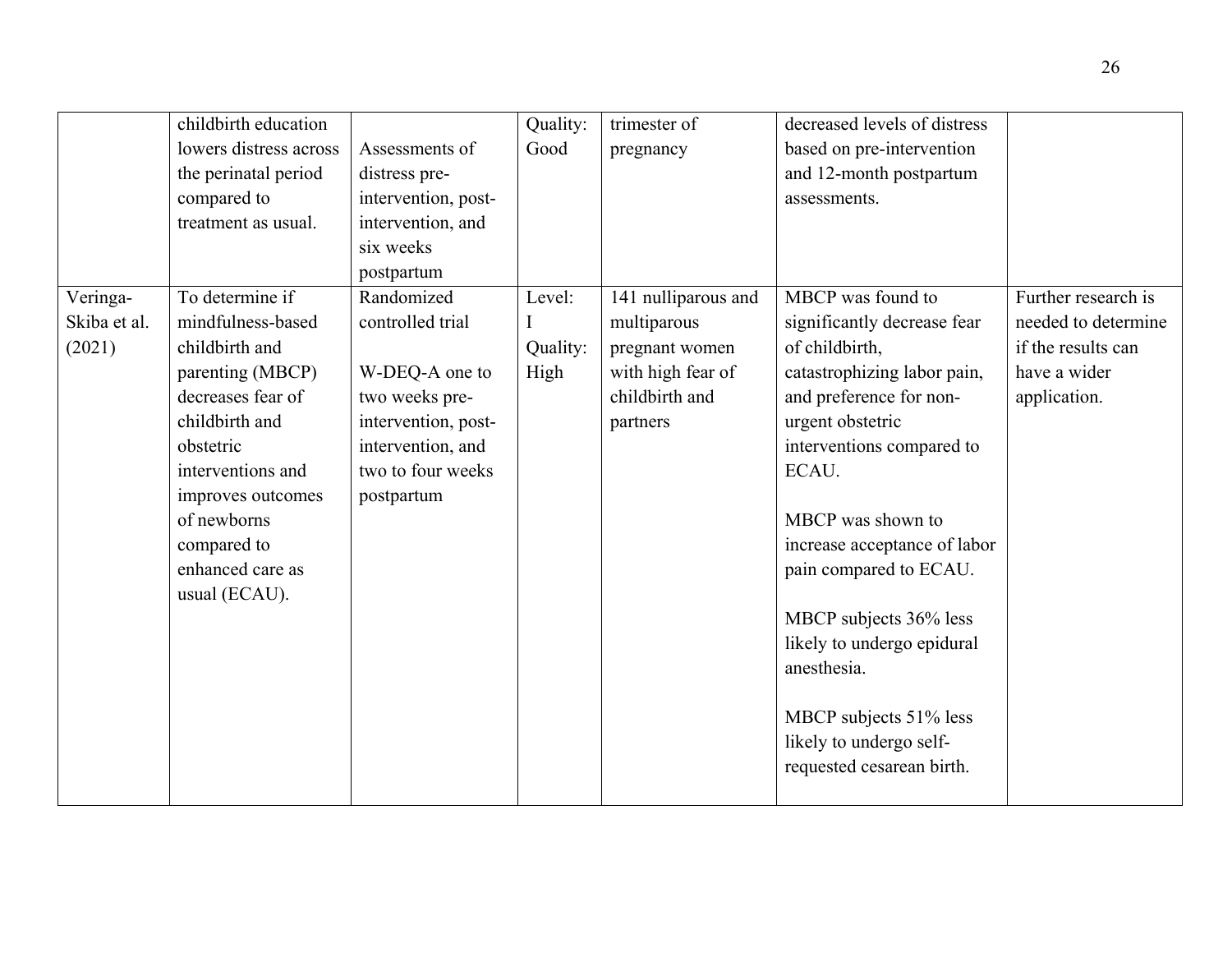|            |                       |                    |          |                     | MBCP subjects twice as        |                       |
|------------|-----------------------|--------------------|----------|---------------------|-------------------------------|-----------------------|
|            |                       |                    |          |                     | likely to have unmedicated    |                       |
|            |                       |                    |          |                     | childbirth                    |                       |
| Veringa-   | To determine the      | Randomized         | Level:   | 111 nulliparous and | Increase in mindful           | Randomized            |
| Skiba      | method of how         | controlled trial   | I        | multiparous         | awareness found to be the     | controlled trial with |
| (2022)     | <b>MBCP</b> increases |                    | Quality: | pregnant women      | strongest mechanism of        | active control group  |
|            | natural childbirth in | W-DEQ-A, DSM-5     | High     | with high fear of   | change to adjust to           |                       |
|            | women with high fear  | Perinatal Anxiety  |          | childbirth between  | childbirth challenges.        | Limited population    |
|            | of childbirth         | Disorder-Labor     |          | 16-26 weeks         |                               | diversity             |
|            | compared to ECAU.     | (DSM-5 PAD-L),     |          | gestation           | The amount of time spent      |                       |
|            |                       | Catastrophizing    |          |                     | practicing meditation was     |                       |
|            |                       | Labor Pain (CLP)   |          |                     | correlated with an increased  |                       |
|            |                       | and Labor Pain     |          |                     | inclination for natural       |                       |
|            |                       | Acceptance         |          |                     | childbirth.                   |                       |
|            |                       | Questionnaire      |          |                     |                               |                       |
|            |                       | (LPAQ)             |          |                     | MBCP increases adaptation     |                       |
|            |                       |                    |          |                     | to challenges faced with      |                       |
|            |                       |                    |          |                     | childbirth and less obstetric |                       |
|            |                       |                    |          |                     | interventions for women       |                       |
|            |                       |                    |          |                     | with high fear of childbirth. |                       |
| Werner et  | To explore whether a  | Randomized         | Level:   | 1,222 healthy       | Based on the W-DEQ score,     | Generalizability of   |
| al. (2013) | brief antenatal       | controlled single- |          | nulliparous women   | self-hypnosis group (42.9)    | results limited to    |
|            | education course in   | blinded trial      | Quality: |                     | was associated with a more    | nulliparous women     |
|            | self-hypnosis can     |                    | High     |                     | positive birth experience     |                       |
|            | improve childbirth    | Wijma Delivery     |          |                     | compared to relaxation and    | Participants more     |
|            | experiences           | Expectancy/Experie |          |                     | meditation group (47.2) and   | likely wanting        |
|            | compared to           | nce Questionnaire  |          |                     | treatment as usual group      | natural childbirth    |
|            | relaxation and        | $(W-DEQ)$ at 6     |          |                     | $(47.5)$ .                    | compared to non-      |
|            | mindfulness           | weeks postpartum   |          |                     |                               | participants          |